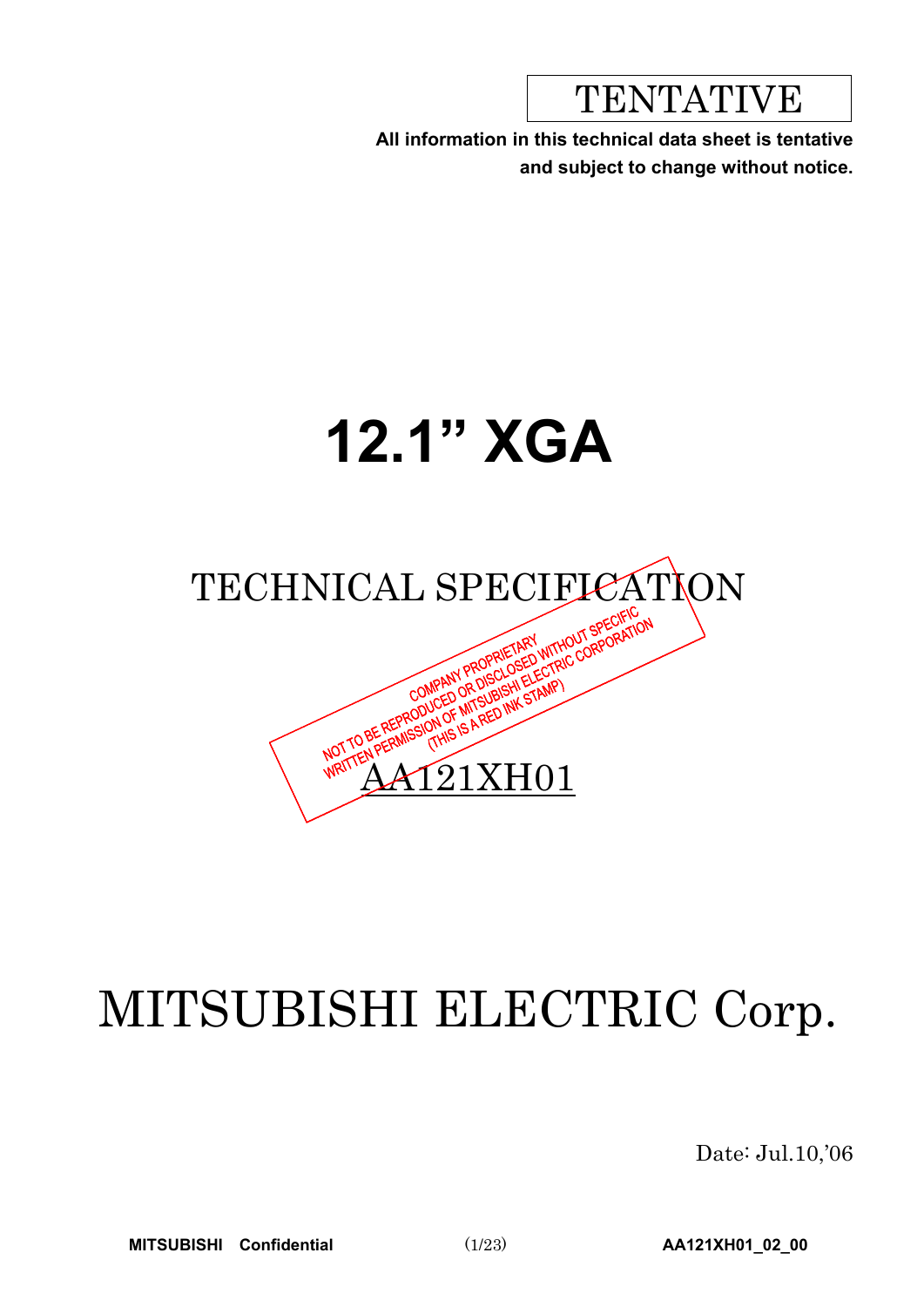## CONTENTS-

| No.            | <b>Item</b>                             | Page           |
|----------------|-----------------------------------------|----------------|
|                | <b>COVER</b>                            | $\mathbf{1}$   |
|                | <b>CONTENTS</b>                         | $\overline{2}$ |
| 1              | <b>APPLICATION</b>                      | 3              |
| $\overline{2}$ | <b>OVERVIEW</b>                         | $\overline{4}$ |
| 3              | ABSOLUTE MAXIMUM RATINGS                | 5              |
| $\overline{4}$ | ELECTRICAL CHARACTERISTICS              | 5, 6, 7        |
| 5              | <b>INTERFACE PIN CONNECTION</b>         | 8              |
| 6              | <b>INTERFACE TIMING</b>                 | 9, 10, 11, 12  |
| 7              | <b>BLOCK DIAGRAM</b>                    | 13             |
| 8              | MECHANICAL SPECIFICATION                | 14, 15         |
| 9              | OPTICAL CHARACTERISTICS                 | 16, 17, 18     |
| 10             | RELIABILITY TEST CONDITION              | 19             |
| 11             | <b>OTHER FEATURE</b>                    | 20             |
| 12             | HANDLING PRECAUTIONS FOR TFT-LCD MODULE | 21, 22, 23     |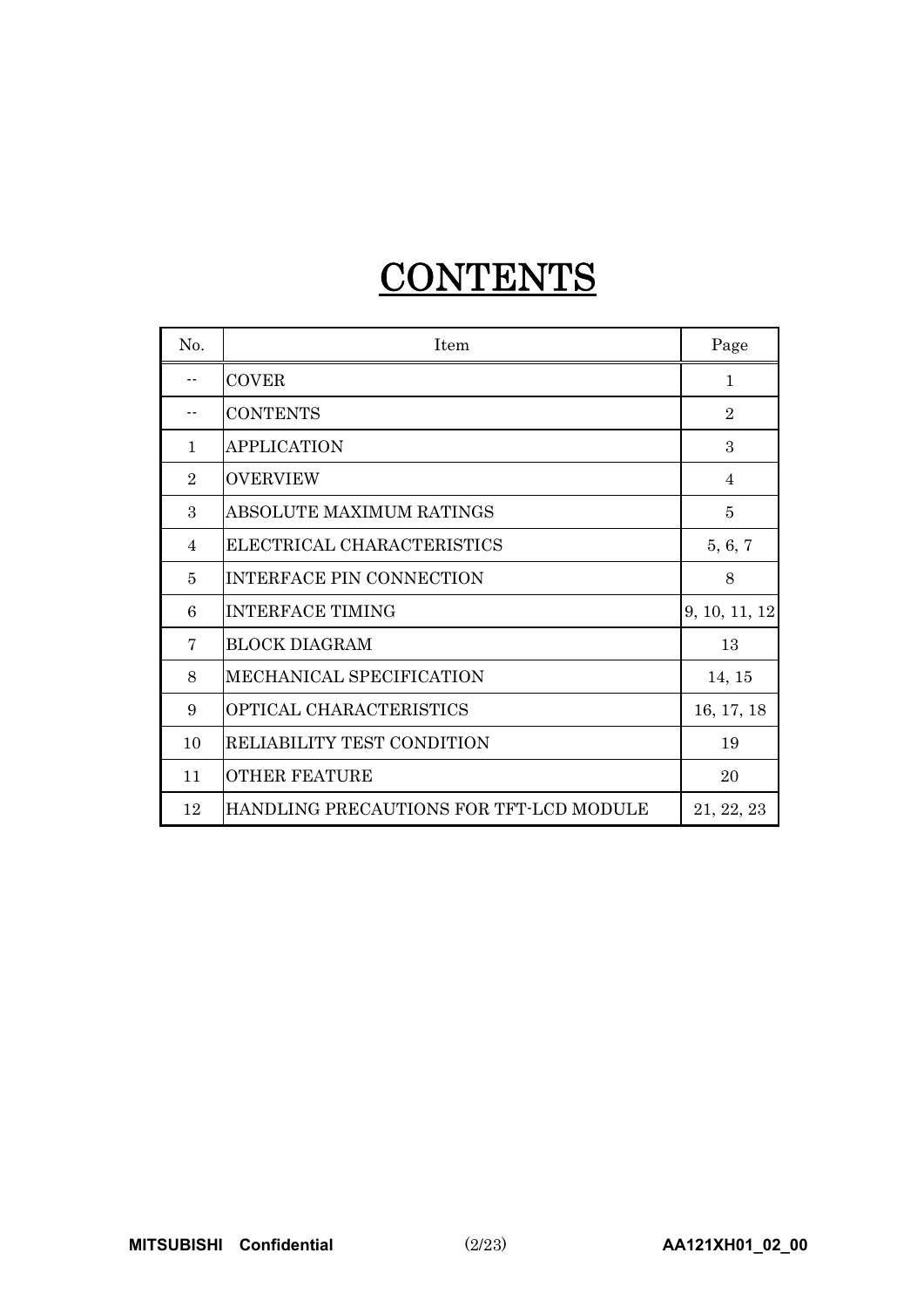## **1. APPLICATION**

This specification applies to color TFT-LCD module, AA121XH01.

These specification papers are the proprietary product of Mitsubishi Electric Corporation ("MITSUBISHI) and include materials protected under copyright of MITSUBISHI. No part of this document may be reproduced in any form or by any means without the express written permission of MITSUBISHI.

MITSUBISHI does not assume any liability for infringement of patents, copyrights or other intellectual property rights of third parties by or arising from use of a product specified in this document. No license, express, implied or otherwise, is granted under any patents, copyrights or other intellectual property rights of MITSUBISHI or of others.

MITSUBISHI classifies the usage of the TFT-LCD module as follows. Please confirm the usage before using the product.

#### (1) Standard Usage

Computers, office equipment, factory automation equipment, test and measurement equipment, communications, transportation equipment(automobiles, ships, trains, etc.), provided, however, that operation is not influenced by TFT-LCD directly.

(2) Special Usage

Medical equipment, safety equipment, transportation equipment, provided, however, that TFT-LCD is necessary to its operation.

(3) Specific Usage

Cockpit Equipment, military systems, aerospace equipment, nuclear reactor control systems, life support systems and any other equipment. MITSUBISHI should make a contract that stipulate apportionment of responsibilities between MITSUBISHI and our customer.

The product specified in this document is designed for "Standard Usage" unless otherwise specified in this document. If customers intend to use the product for applications other than those specified for "Standard Usage", they should contact MITSUBISHI sales representative in advance.

MITSUBISHI has been making continuous effort to improve the reliability of its products. Customers should implement sufficient reliability design of their application equipments such as redundant system design, fail-safe functions, anti-failure features.

MITSUBISHI assumes no responsibility for any damage resulting from the use of the product that does not comply with the instructions and the precautions specified in this document.

Please contact and consult a MITSUBISHI sales representative for any questions regarding this product.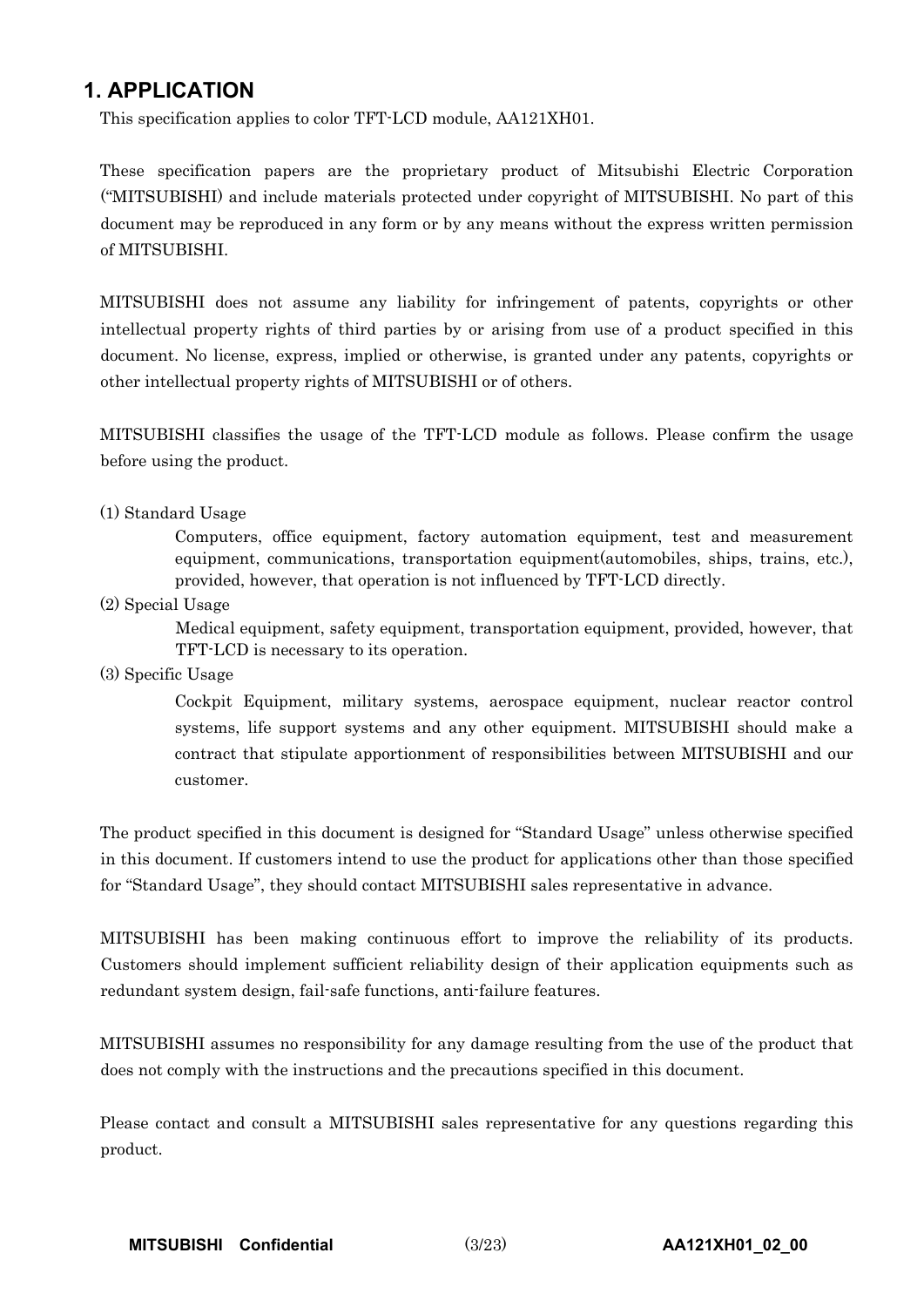## **2. OVERVIEW**

AA121XH01 is 12.1" color TFT-LCD (Thin Film Transistor Liquid Crystal Display) module composed of LCD panel, driver ICs, control circuit, and backlight unit.

By applying 6 bit digital data,  $1024 \times 768$ ,  $262$  k-color images are displayed on the 12.1" diagonal screen. Input power voltage is single 3.3V for LCD driving.

The type of data and control signals are digital and transmitted via LVDS interface per Typ. 65 MHz clock cycle.

Inverter for backlight is not included in this module. General specifications are summarized in the following table:

| <b>ITEM</b>                            | <b>SPECIFICATION</b>                                      |
|----------------------------------------|-----------------------------------------------------------|
| Display Area (mm)                      | $245.76(H) \times 184.32(V)$<br>$(12.106$ -inch diagonal) |
| Number of Dots                         | $1024 \times 3$ (H) $\times 768$ (V)                      |
| Pixel Pitch (mm)                       | $0.240$ (H) $\times$ 0.240 (V)                            |
| Color Pixel Arrangement                | RGB vertical stripe                                       |
| Display Mode                           | Normally white TN                                         |
| Number of Color                        | $262 \text{ k}$                                           |
| Luminance $(cd/m^2)$                   | 320                                                       |
| Wide Viewing Angle Technology          | <b>Optical Compensation Film</b>                          |
| Viewing Angle $(CR \ge 10)$            | $-65~65$ ° (H) $-75~45$ ° (V)                             |
| Surface Treatment                      | Antiglare and hard-coating 3H                             |
| Electrical Interface                   | <b>LVDS</b>                                               |
| Optimum Viewing Angle (Contrast ratio) | 6 o'clock                                                 |
| Module Size (mm)                       | 280.0 (W) $\times$ 210.0 (H) $\times$ 12.0 (D)            |
| Module Mass (g)                        | 720                                                       |
| Backlight Unit                         | CCFL, 2-tubes, edge-light, replaceable                    |

Characteristic value without any note is typical value.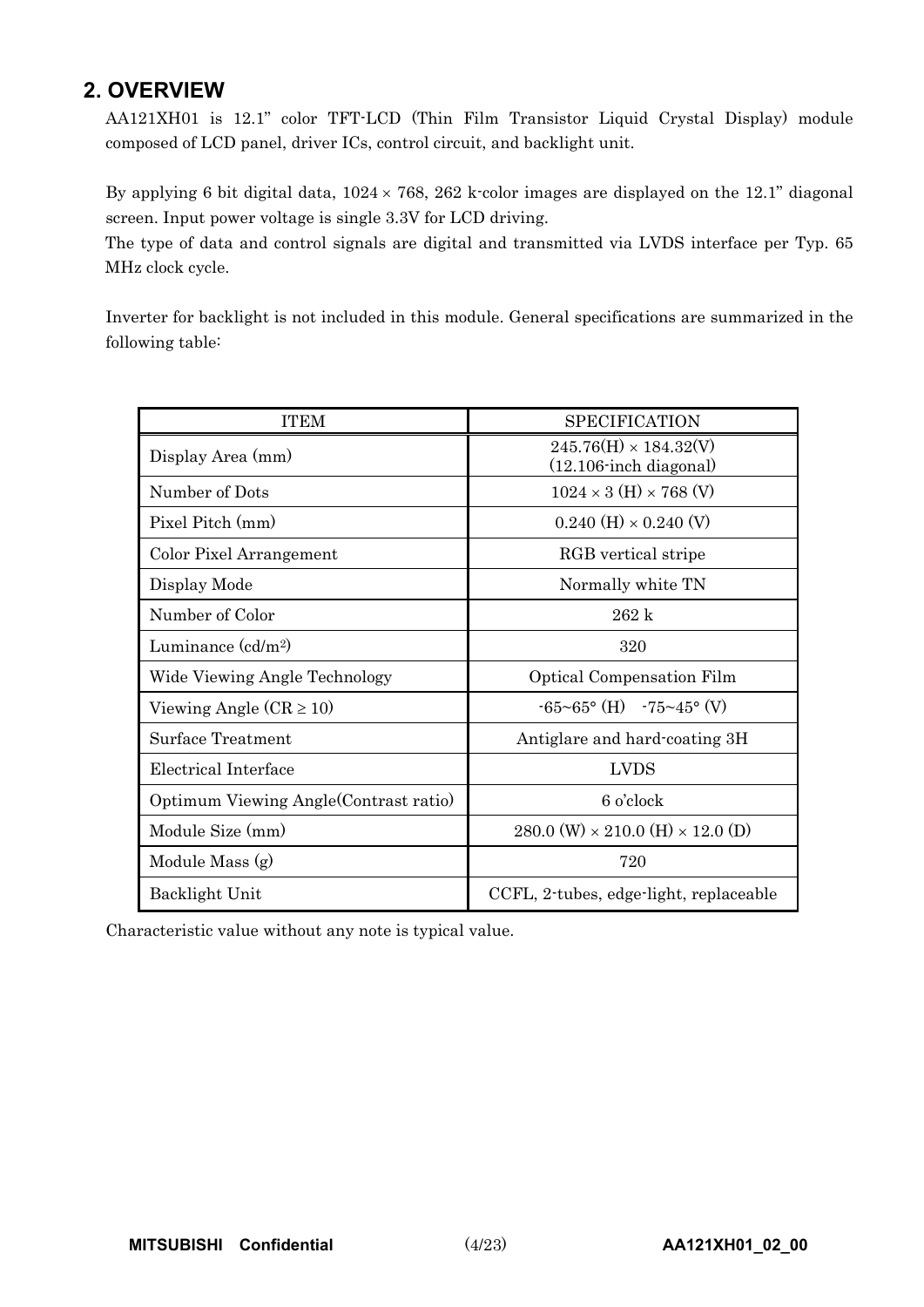## **3. ABSOLUTE MAXIMUM RATINGS**

| <b>ITEM</b>                                 | <b>SYMBOL</b>            | MIN.     | MAX.      | UNIT        |
|---------------------------------------------|--------------------------|----------|-----------|-------------|
| Power Supply Voltage for LCD                | <b>VCC</b>               | $\theta$ | 4.0       | V           |
| Logic Input Voltage                         | VI                       | $-0.3$   | $VCC+0.3$ | V           |
| Lamp Voltage                                | VL                       | $\Omega$ | 2000      | Vrms        |
| Lamp Current                                | $\Pi$                    | 0        | 18        | mArms       |
| Lamp Frequency                              | FL                       |          | 80        | kHz         |
| Note $1,2)$<br>Operation Temperature(Panel) | $T_{op(Panel)}$          | $-20$    | 70        | $^{\circ}C$ |
| Note $2)$<br>Operation Temperature(Ambient) | $T_{\text{op(Ambient)}}$ | $-20$    | 70        | $\circ$ C   |
| Note $2)$<br>Storage Temperature            | $T_{\rm stg}$            | $-20$    | 80        | $^{\circ}C$ |

[Note]

1) Measured at the center of active area and at the center of panel back surface

2) Top, Tstg  $\leq 40^{\circ}\text{C}$ : 90%RH max. without condensation

Top, Tstg >  $40^{\circ}$ C : Absolute humidity shall be less than the value of 90%RH at  $40^{\circ}$ C without condensation.

## **4. ELECTRICAL CHARACTERISTICS**

| TFT-LCD |
|---------|
|---------|

Ambient temperature: Ta =  $25^{\circ}$ C

| <b>ITEM</b>                     |            | <b>SYMBOL</b> | MIN.  | TYP.  | MAX.      | UNIT    | Remarks     |
|---------------------------------|------------|---------------|-------|-------|-----------|---------|-------------|
| Power Supply Voltages for LCD   | VCC        | 3.0           | 3.3   | 3.6   | V         | $*_{1}$ |             |
| Power Supply Currents for LCD   | <b>ICC</b> |               | 470   | 820   | mA        | $*_{2}$ |             |
| Permissive Input Ripple Voltage |            | VRP           | $- -$ | $- -$ | 100       | $mVp-p$ | $VCC=+3.3V$ |
| Logic Input Voltage             | High       | VIH           | 2.0   | --    | $VCC+0.3$ | V       | <b>SC</b>   |
|                                 | Low        | VIL           |       | --    | 0.8       |         | <b>SC</b>   |

\*1) Power and signals sequence:



**MITSUBISHI Confidential** (5/23) **AA121XH01\_02\_00**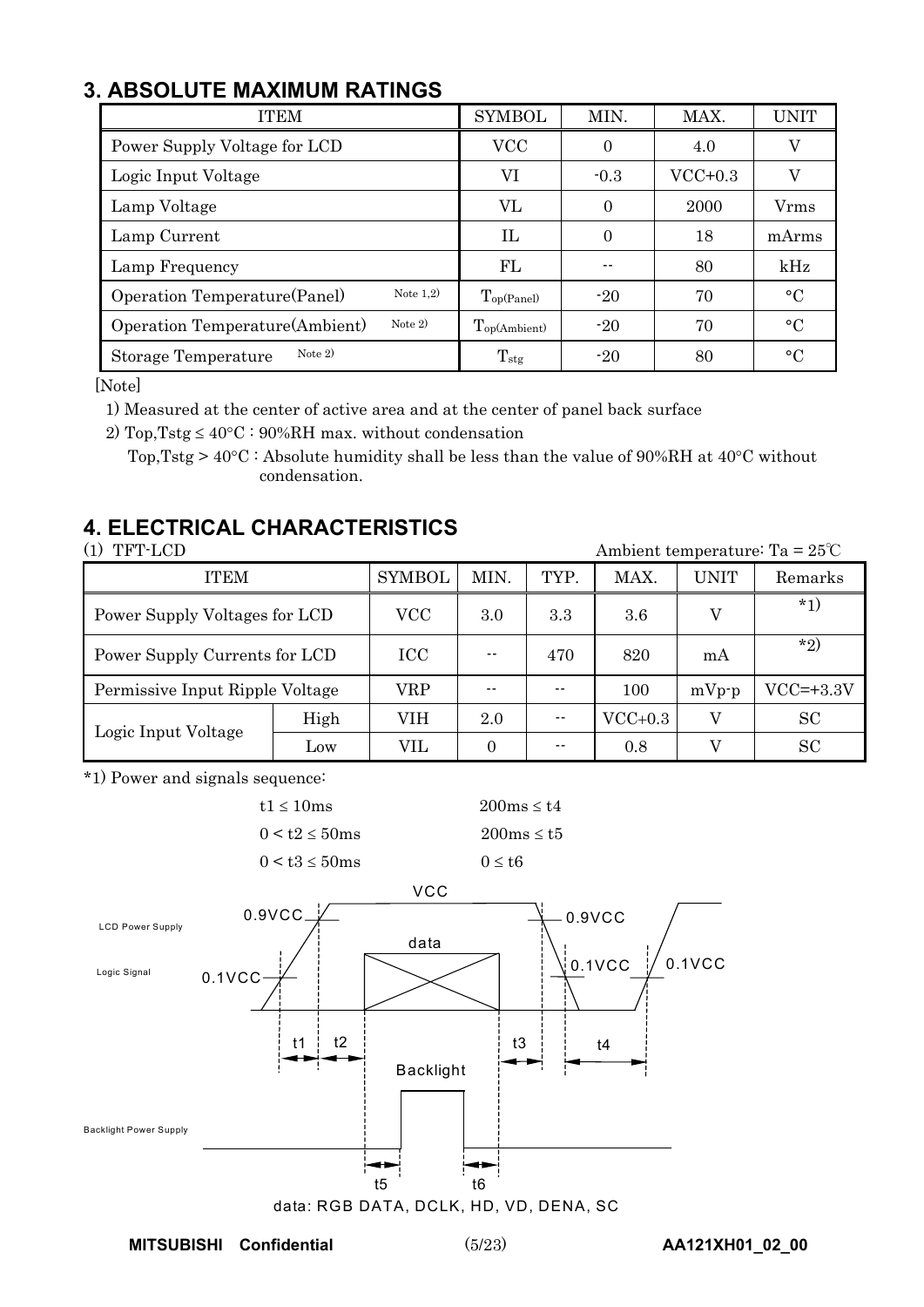VCC-dip conditions:

1) When  $2.6 \text{ V} \leq \text{VCC} \leq 3.0 \text{ V}$ , td  $\leq 10 \text{ ms}$ 

2) When VCC < 2.6 V

VCC-dip conditions should also follow the power and signals sequence.



\*2) Typical current condition:

64-gray-bar pattern

768 line mode

$$
VCC = +3.3 V, f_H = 48.4 kHz, f_V = 60 Hz, f_{CLK} = 65 MHz
$$

| $(2)$ Backlight              |               |        |      |      |                    | $Ta = 25^{\circ}C$                                 |
|------------------------------|---------------|--------|------|------|--------------------|----------------------------------------------------|
| <b>ITEM</b>                  | <b>SYMBOL</b> | MIN.   | TYP. | MAX. | UNIT               | Remarks                                            |
| Lamp Voltage                 | VL            |        | 540  |      | <b>V</b> rms       | $IL = 12.0$ mArms                                  |
| Lamp Current                 | IL            | 6.0    | 12.0 | 14.0 | mArms              | $*2,*6$                                            |
| Lamp Frequency               | FL            | 30     |      | 60   | kHz                | $*3)$                                              |
|                              |               | 1000   |      |      | $Ta = 25^{\circ}C$ |                                                    |
| <b>Starting Lamp Voltage</b> | VS            | 1200   |      |      | <b>V</b> rms       | $Ta = 0$ °C                                        |
|                              |               | 1290   | --   | --   |                    | $Ta = -20°C$                                       |
| Lamp Life Time               | LT            | 50,000 |      |      | $\mathbf h$        | *4),*5) $IL = 12.0$ mArms,<br>Continuous operation |

[Note]

\*1)Please use synchronous inverter.

\*2) Lamp Current measurement method (The current meter is inserted in low voltage line.)

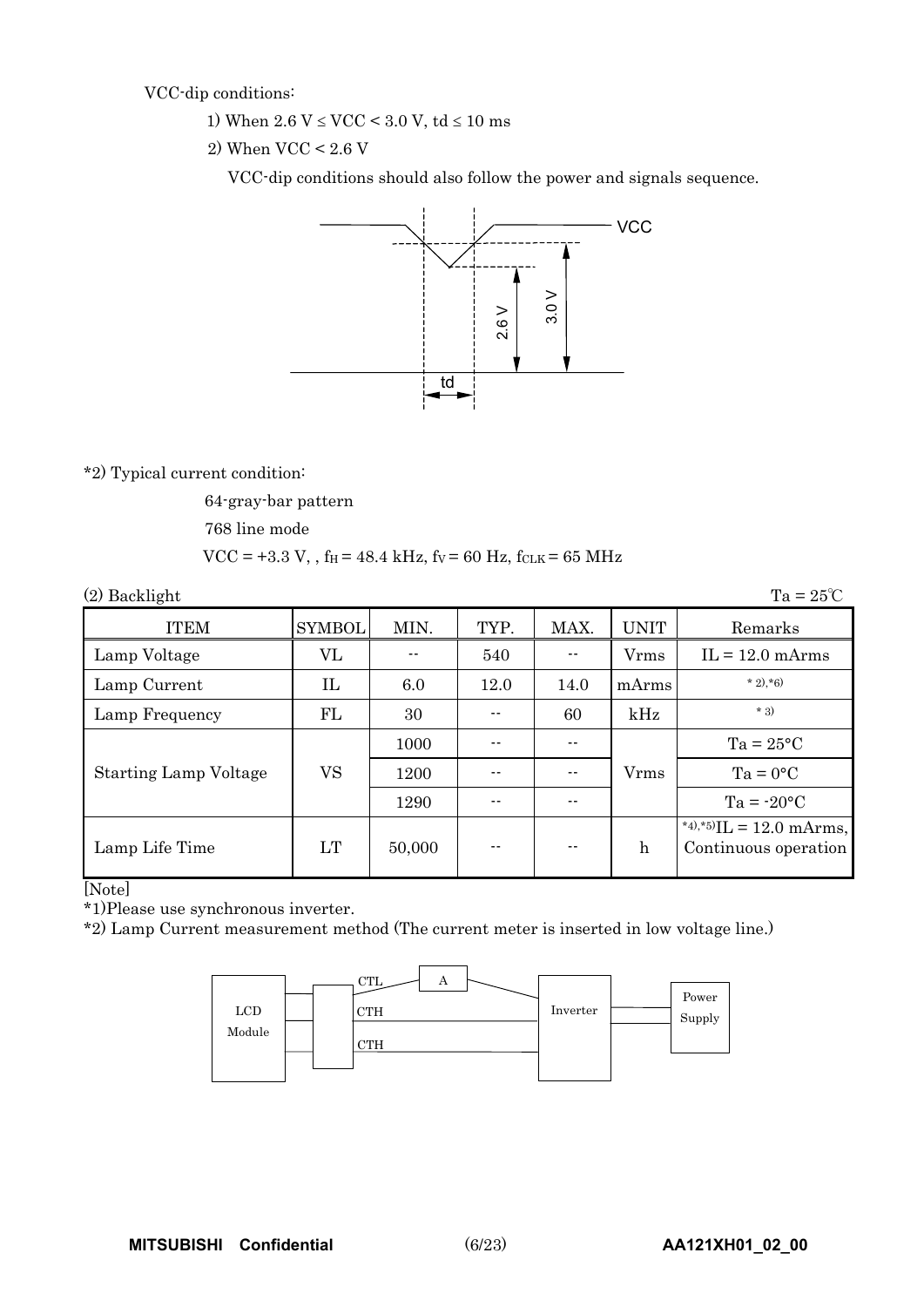- \*3) Lamp frequency of inverter may produce interference with horizontal synchronous frequency, and this may cause horizontal beat on the display. Therefore, please adjust lamp frequency, and keep inverter as far from module as possible or use electronic shielding between inverter and module to avoid the interference.
- \*4) Lamp life time is defined as the time either when the brightness becomes 50% of the initial value, or when the starting lamp voltage does not meet the value specified in this table.
- \*5) The life time of the backlight depends on the ambient temperature. The life time will decrease under low/high temperature.
- \*6) Please use the inverter which has symmetrical current wave form as follows,

The degree of unbalance: less than 10%

The ratio of wave height: less than  $\sqrt{2} \pm 10\%$ 



CURRENT WAVE FORM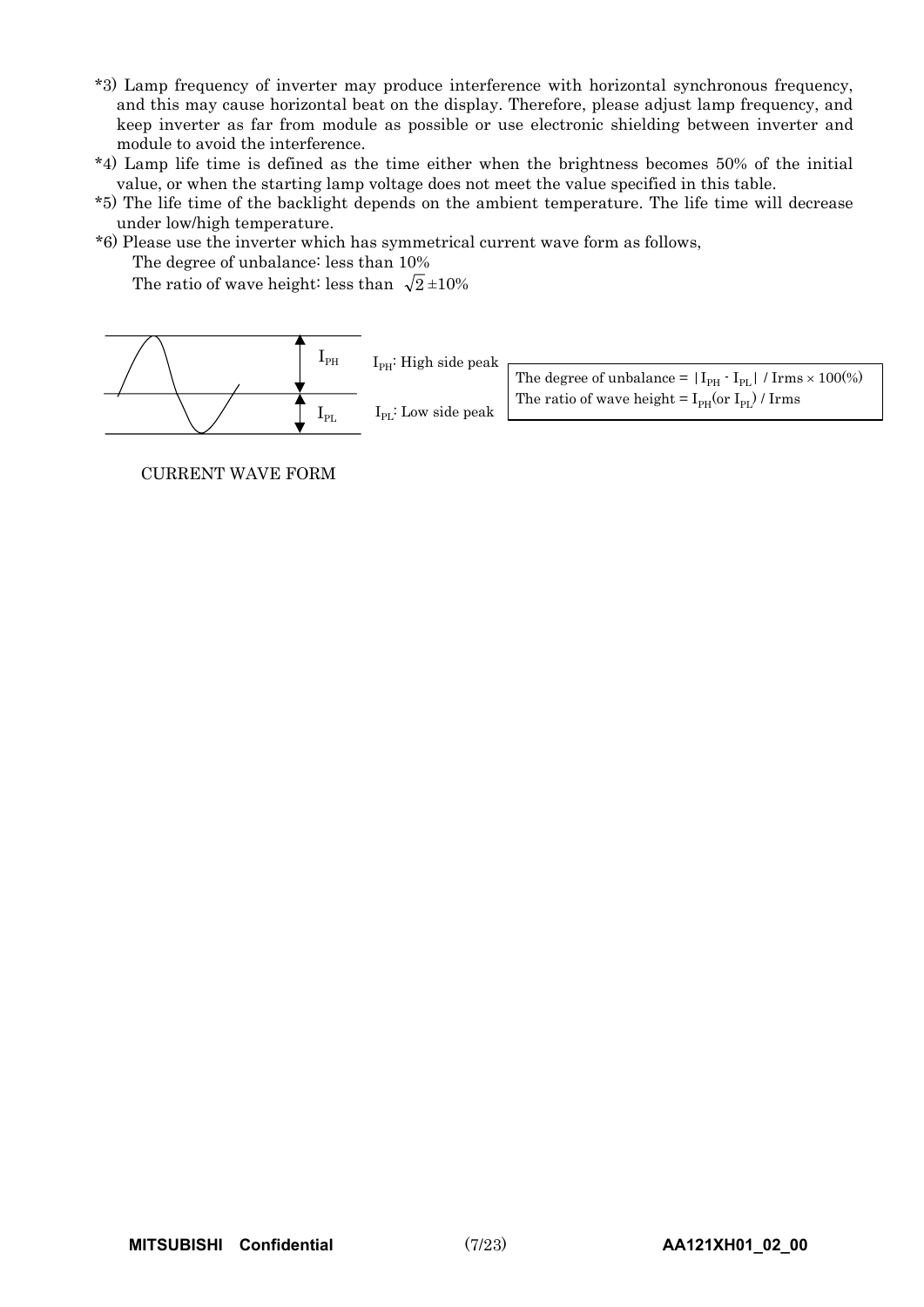## **5. INTERFACE PIN CONNECTION**

(1)CN 1(INTERFACE SIGNAL)

Used connector: FI-SE20P-HFE (JAE)

Corresponding connector: FI-S20S[for discrete wire] , FI-SE20ME[for FPC] (JAE)

| Pin No.        | Symbol      | Function                                       |
|----------------|-------------|------------------------------------------------|
| 1              | <b>VCC</b>  | +3.3V Power supply                             |
| $\overline{2}$ | <b>VCC</b>  | +3.3V Power supply                             |
| 3              | <b>GND</b>  |                                                |
| $\overline{4}$ | <b>GND</b>  |                                                |
| 5              | Link 0-     | $R0, R1, R2, R3, R4, R5, G0*)$                 |
| 6              | Link $0+$   | $R0, R1, R2, R3, R4, R5, G0$ <sup>*</sup> )    |
| $\overline{7}$ | <b>GND</b>  |                                                |
| 8              | Link 1-     | G1, G2, G3, G4, G5, B0, B1 $^*$ )              |
| 9              | Link $1+$   | G1, G2, G3, G4, G5, B0, B1 $*$ )               |
| 10             | <b>GND</b>  |                                                |
| 11             | Link 2-     | B2, B3, B4, B5, HD, VD, DENA *)                |
| 12             | Link $2+$   | B2, B3, B4, B5, HD, VD, DENA *)                |
| 13             | <b>GND</b>  |                                                |
| 14             | CLKIN-      | Clock-                                         |
| 15             | CLKIN+      | $Clock+$                                       |
| 16             | <b>GND</b>  |                                                |
| 17             | N.C.        | This pin should be open.                       |
| 18             | <b>TEST</b> | This pin should be open.                       |
|                |             | Test signal output for only internal test use. |
| 19             | <b>TEST</b> | This pin should be open.                       |
|                |             | Test signal output for only internal test use. |
| 20             | SC          | Low:Normal Scan, High:Reverse Scan             |

\*) The shielding case is connected with GND

### (2)CN 2(BACKLIGHT)

Backlight-side connector: BHR-04VS-1 (JST) Inverter-side connector: SM04(4.0)B-BHS(LF)(SN) (JST)

| Pin No.       | Symbol | Function            |
|---------------|--------|---------------------|
| $\rightarrow$ | CTH    | VBLH (High voltage) |
|               | וייַ ז | VBLL (Low voltage)  |

 $[{\rm Note}]~{\rm VBLH}-{\rm VBLL}={\rm VL}$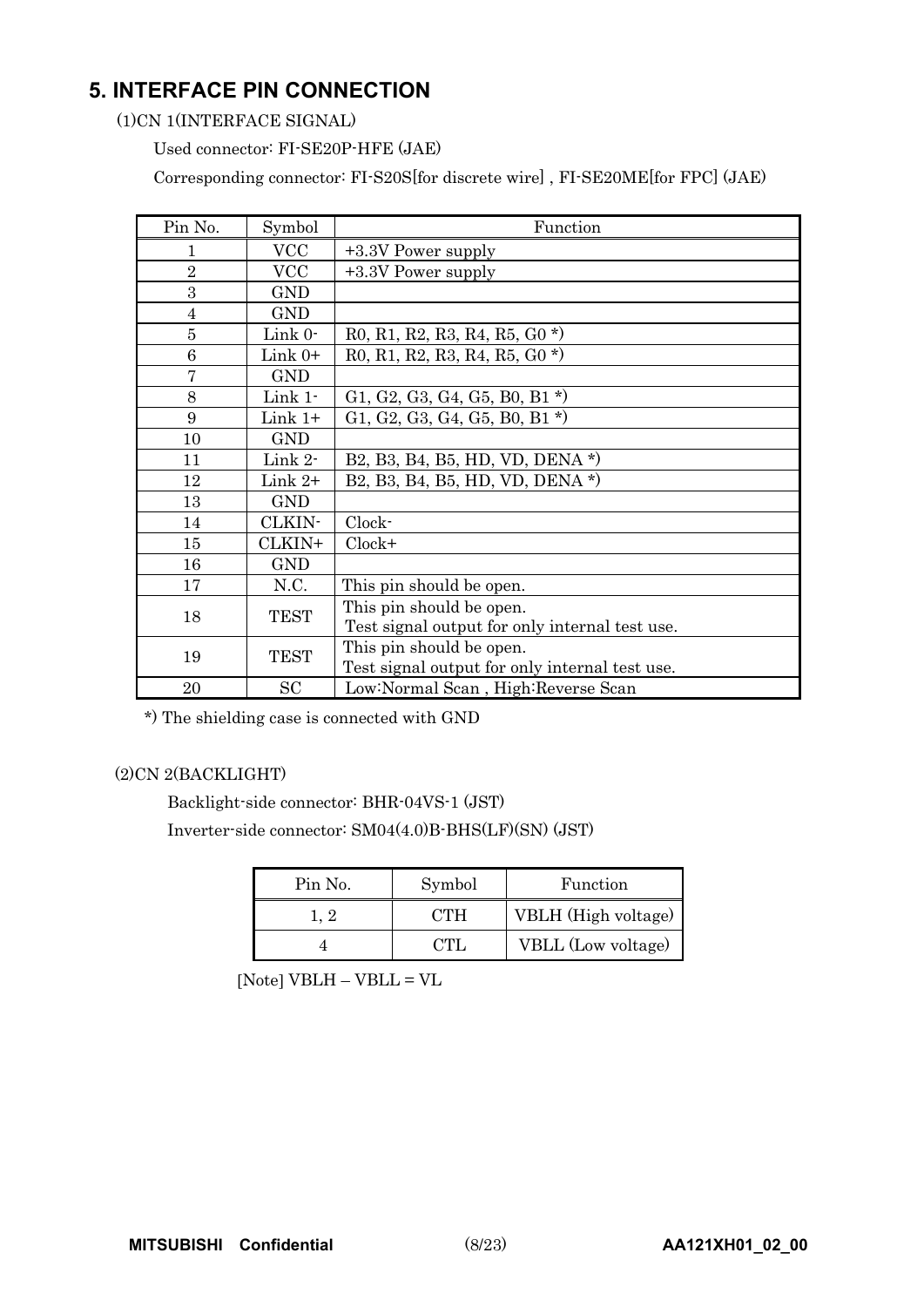## **6. INTERFACE TIMING**

LVDS transmitter input signal

(1)Timing Specifications

|             | <b>ITEM</b>                 | <b>SYMBOL</b>    | MIN.           | TYP. | MAX. | <b>UNIT</b>   |
|-------------|-----------------------------|------------------|----------------|------|------|---------------|
| <b>DCLK</b> | Frequency                   | fclk             | 43.6           | 65   | 66.6 | <b>MHz</b>    |
|             | Period                      | $t$ CLK          | 15             | 15.4 | 22.9 | ns            |
|             | Horizontal Active Time      | $t_{HA}$         | 1024           | 1024 | 1024 | $t_{\rm CLK}$ |
|             | Horizontal Front Porch      | <b>t</b> HFP     | $\Omega$       | 24   | --   | <b>t</b> CLK  |
|             | Horizontal Back Porch       | $t_{\rm HBP}$    | 4              | 296  | --   | $t_{\rm CLK}$ |
| <b>DENA</b> | <b>Vertical Active Time</b> | $t_{VA}$         | 768            | 768  | 768  | $t_H$         |
|             | Vertical Front Porch        | ty <sub>FP</sub> | $\overline{2}$ | 3    | --   | $t_H$         |
|             | Vertical Back Porch         | ty <sub>BP</sub> | $\mathbf{1}$   | 35   |      | $t_H$         |
|             | Frequency                   | $f_{\rm H}$      | 42.4           | 48.4 | 60   | kHz           |
| HD          | Period                      | $t_H$            | 16.6           | 20.7 | 23.6 | $\mu$ s       |
|             | Low Width                   | twhl             | 1              | 136  | --   | <b>t</b> CLK  |
|             | Frequency                   | $f_V$            | 55             | 60   | 75   | Hz            |
| VD          | Period                      | ty               | 13.3           | 16.7 | 18.2 | ms            |
|             | Low Width                   | twyl             | 1              | 6    |      | $t_H$         |

[Note]

1) Polarities of HD and VD are negative in this specification.

2) DENA (Data Enable) shall always be positive polarity as shown in the timing specification.

 3) DCLK shall appear during all invalid period, and HD shall appear during invalid period of frame cycle.

4) LVDS timing follows the timing specifications of LVDS receiver IC: THC63LVDF84B(Thine).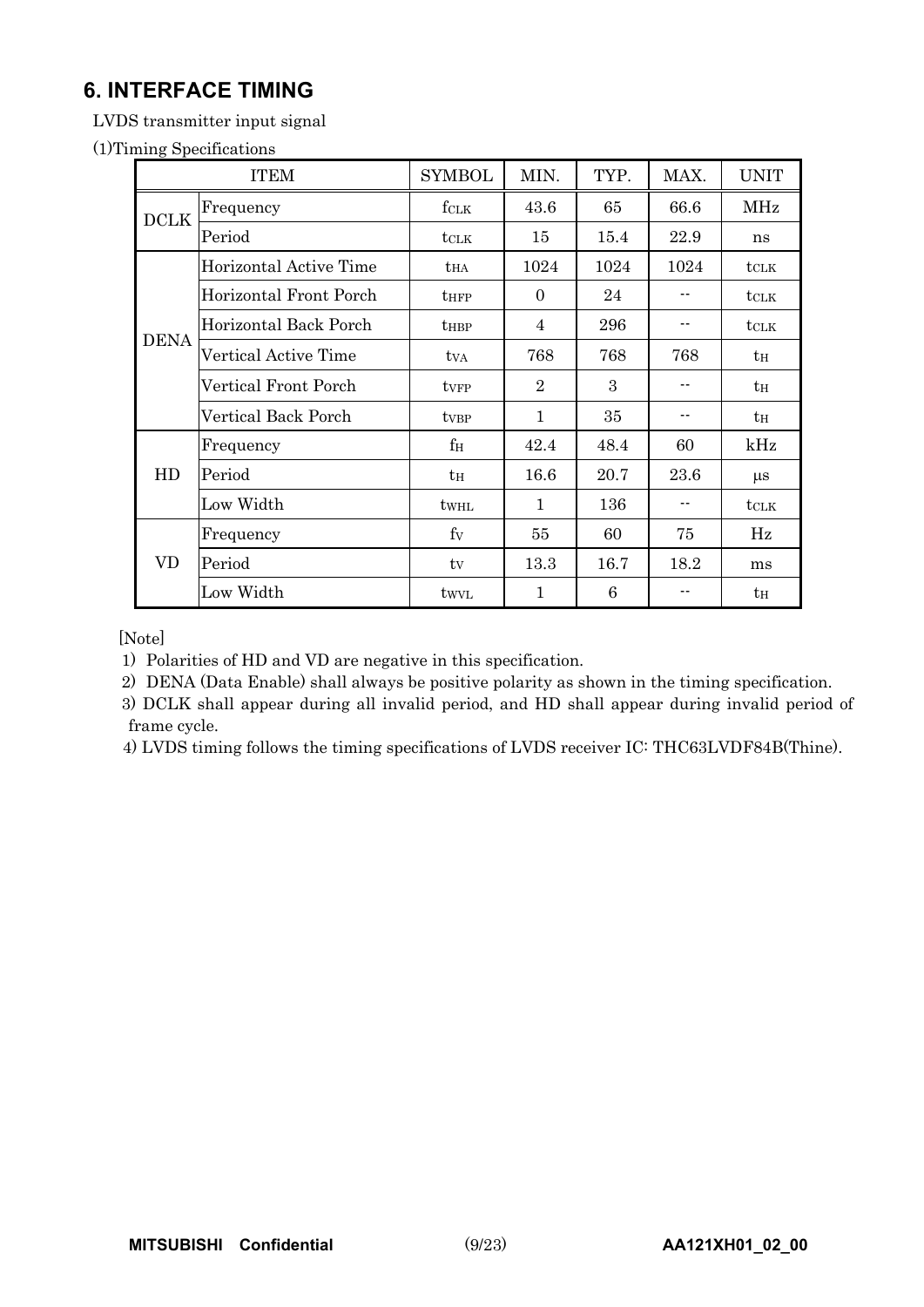## (2) Timing Chart



#### b. Vertical Timing Chart

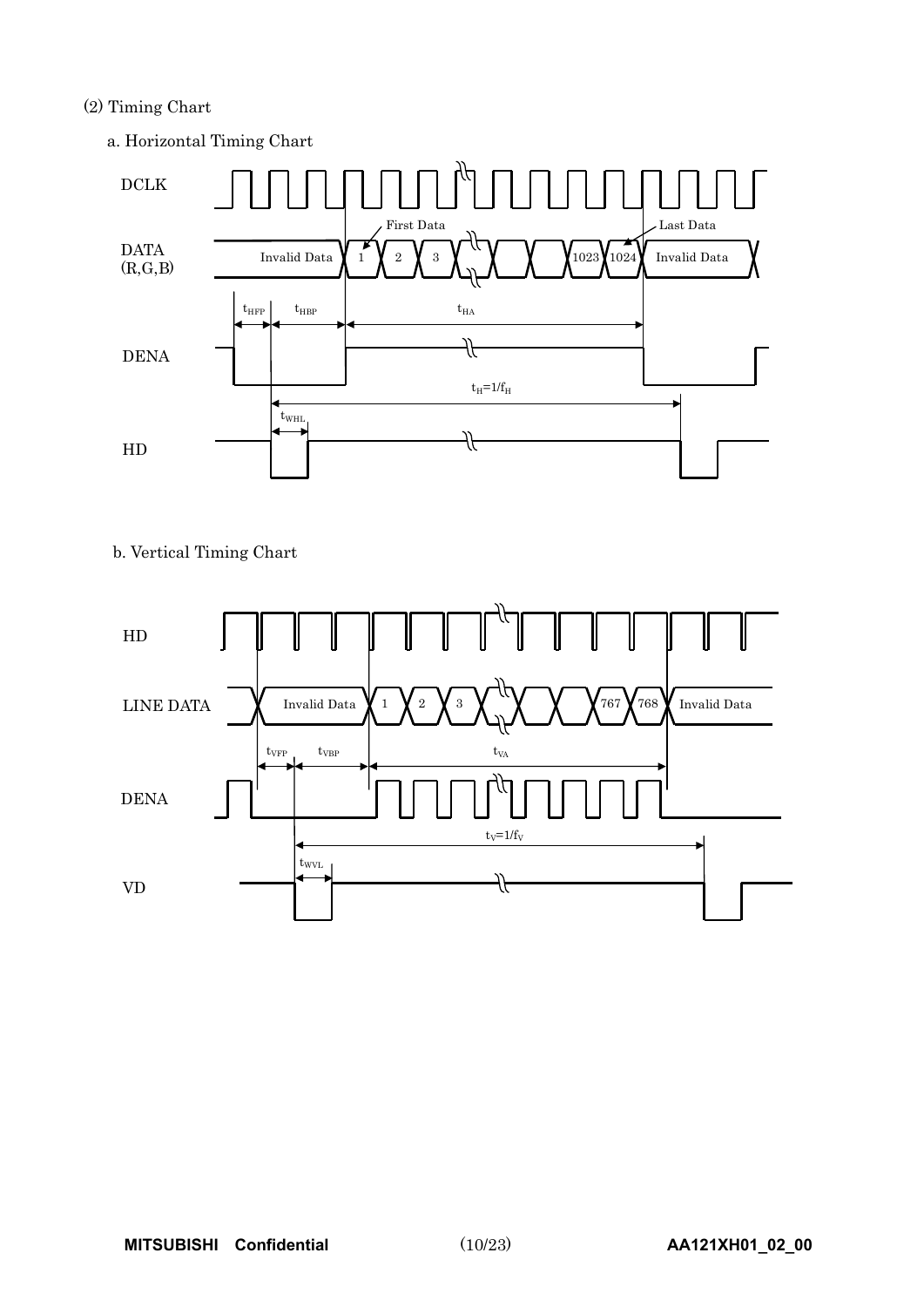#### (3) Color Data Assignment

|              |                | <b>INPUT DATA</b>   |                  |                     |                                        |                                        |                       |                     |                  |                               |                        |                  |                                 |                   |                   |                  |                       |                             |                   |
|--------------|----------------|---------------------|------------------|---------------------|----------------------------------------|----------------------------------------|-----------------------|---------------------|------------------|-------------------------------|------------------------|------------------|---------------------------------|-------------------|-------------------|------------------|-----------------------|-----------------------------|-------------------|
| <b>COLOR</b> |                |                     |                  | R DATA              |                                        |                                        |                       |                     | <b>G DATA</b>    |                               |                        |                  |                                 | <b>B DATA</b>     |                   |                  |                       |                             |                   |
|              |                |                     |                  | $R5$ $R4$ $R3$ $R2$ |                                        | $R1$ RO                                |                       |                     |                  | $G5$ $G4$ $G3$ $G2$ $G1$ $G0$ |                        |                  |                                 |                   |                   |                  |                       | B5   B4   B3   B2   B1   B0 |                   |
|              |                | MSB                 |                  |                     |                                        |                                        | LSB                   | MSB                 |                  |                               |                        |                  | LSB                             | MSB <sup>3</sup>  |                   |                  |                       |                             | LSB               |
|              | <b>BLACK</b>   | $\mathbf{0}$        | $\mathbf{0}$     | $\boldsymbol{0}$    | $\boldsymbol{0}$                       | $\mathbf{0}$                           | $\mathbf{0}$          | $\mathbf{0}$        | $\mathbf{0}$     | $\mathbf{0}$                  | $\mathbf{0}$           | $\mathbf{0}$     | $\overline{0}$                  | $\mathbf{0}$      | $\boldsymbol{0}$  | $\overline{0}$   | $\overline{0}$        | $\overline{0}$              | $\overline{0}$    |
|              | RED(63)        | $\mathbf{1}$        | 1                | $\mathbf{1}$        | $\mathbf{1}$                           | $\mathbf{1}$                           | $\mathbf{1}$          | $\overline{0}$      | $\boldsymbol{0}$ | $\boldsymbol{0}$              | $\boldsymbol{0}$       | $\overline{0}$   | $\boldsymbol{0}$                | $\overline{0}$    | $\boldsymbol{0}$  | $\boldsymbol{0}$ | $\overline{0}$        | $\mathbf{0}$                | $\overline{0}$    |
|              | GREEN(63)      | $\overline{0}$      | $\boldsymbol{0}$ | $\boldsymbol{0}$    | $\boldsymbol{0}$                       | $\boldsymbol{0}$                       | $\boldsymbol{0}$      | $\mathbf{1}$        | $\mathbf{1}$     | $\mathbf{1}$                  | $\mathbf{1}$           | $\mathbf{1}$     | $\mathbf{1}$                    | $\boldsymbol{0}$  | $\boldsymbol{0}$  | $\boldsymbol{0}$ | $\overline{0}$        | $\boldsymbol{0}$            | $\mathbf{0}$      |
| <b>BASIC</b> | BLUE(63)       | $\overline{0}$      | $\boldsymbol{0}$ | $\boldsymbol{0}$    | $\boldsymbol{0}$                       | $\overline{0}$                         | $\boldsymbol{0}$      | $\boldsymbol{0}$    | $\boldsymbol{0}$ | $\boldsymbol{0}$              | $\overline{0}$         | $\boldsymbol{0}$ | $\boldsymbol{0}$                | $\mathbf{1}$      | $\mathbf{1}$      | $\mathbf{1}$     | $\mathbf{1}$          | $\mathbf{1}$                | $\mathbf{1}$      |
| COLOR        | <b>CYAN</b>    | $\boldsymbol{0}$    | $\mathbf{0}$     | $\boldsymbol{0}$    | $\boldsymbol{0}$                       | $\mathbf{0}$                           | $\boldsymbol{0}$      | $\mathbf{1}$        | $\mathbf{1}$     | $\mathbf{1}$                  | $\mathbf{1}$           | $\mathbf{1}$     | $\mathbf{1}$                    | $\mathbf{1}$      | $\mathbf{1}$      | $\mathbf{1}$     | $\mathbf{1}$          | 1                           | $\mathbf{1}$      |
|              | <b>MAGENTA</b> | $\mathbf 1$         | 1                | $\mathbf{1}$        | $\mathbf{1}$                           | $\mathbf{1}$                           | $\mathbf{1}$          | $\mathbf{0}$        | $\boldsymbol{0}$ | $\boldsymbol{0}$              | $\mathbf{0}$           | $\mathbf{0}$     | $\boldsymbol{0}$                | $\mathbf{1}$      | $\mathbf{1}$      | $\mathbf{1}$     | $\mathbf{1}$          | $\mathbf{1}$                | $\mathbf{1}$      |
|              | <b>YELLOW</b>  | 1                   | $\mathbf{1}$     | $\mathbf{1}$        | $\mathbf{1}$                           | $\mathbf{1}$                           | $\mathbf{1}$          | $\mathbf{1}$        | $\mathbf{1}$     | $\mathbf{1}$                  | $\mathbf{1}$           | $\mathbf{1}$     | $\mathbf{1}$                    | $\mathbf{0}$      | $\boldsymbol{0}$  | $\overline{0}$   | $\boldsymbol{0}$      | $\boldsymbol{0}$            | $\overline{0}$    |
|              | <b>WHITE</b>   | $\mathbf{1}$        | 1                | $\mathbf{1}$<br>÷   | $\mathbf{1}$                           | $\mathbf{1}$                           | 1                     | $\mathbf 1$         | $\mathbf{1}$     | ŧ.<br>$\mathbf{1}$            | $\mathbf{1}$           | $\mathbf{1}$     | $\mathbf{1}$<br>÷               | $\mathbf{1}$      | $\mathbf{1}$<br>ŧ | $\mathbf{1}$     | $\mathbf{1}$          | 1                           | $\mathbf{1}$<br>÷ |
|              | RED(1)         | $\boldsymbol{0}$    | $\boldsymbol{0}$ | $\boldsymbol{0}$    | $\boldsymbol{0}$                       | $\boldsymbol{0}$                       | $\mathbf{1}$          | $\boldsymbol{0}$    | $\boldsymbol{0}$ | $\boldsymbol{0}$              | $\mathbf{0}$           | $\mathbf{0}$     | $\boldsymbol{0}$                | $\boldsymbol{0}$  | $\boldsymbol{0}$  | $\boldsymbol{0}$ | $\overline{0}$        | $\mathbf{0}$                | $\mathbf{0}$      |
|              | RED(2)         | $\overline{0}$      | $\overline{0}$   | $\boldsymbol{0}$    | $\boldsymbol{0}$                       | $\mathbf{1}$                           | $\mathbf{0}$          | $\overline{0}$      | $\boldsymbol{0}$ | $\boldsymbol{0}$              | $\overline{0}$         | $\overline{0}$   | $\overline{0}$                  | $\overline{0}$    | $\overline{0}$    | $\overline{0}$   | $\overline{0}$        | $\mathbf{0}$                | $\overline{0}$    |
| <b>RED</b>   |                |                     |                  |                     |                                        |                                        |                       |                     |                  |                               |                        |                  |                                 |                   |                   |                  |                       |                             |                   |
|              |                |                     |                  |                     |                                        |                                        |                       |                     |                  |                               |                        |                  |                                 |                   |                   |                  |                       |                             |                   |
|              | RED(62)        | $\mathbf{1}$        | $\mathbf{1}$     | $\mathbf{1}$        | $\mathbf{1}$                           | $\mathbf{1}$                           | $\boldsymbol{0}$      | $\boldsymbol{0}$    | $\boldsymbol{0}$ | $\boldsymbol{0}$              | $\mathbf{0}$           | $\boldsymbol{0}$ | $\overline{0}$                  | $\mathbf{0}$      | $\boldsymbol{0}$  | $\overline{0}$   | $\overline{0}$        | $\boldsymbol{0}$            | $\mathbf{0}$      |
|              | RED(63)        | 1                   | 1                | 1<br>÷              | $\mathbf 1$                            | 1                                      | 1                     | $\mathbf{0}$        | $\boldsymbol{0}$ | $\boldsymbol{0}$<br>ŧ<br>÷    | $\mathbf{0}$           | $\boldsymbol{0}$ | $\boldsymbol{0}$                | $\overline{0}$    | $\boldsymbol{0}$  | $\overline{0}$   | $\overline{0}$        | $\overline{0}$              | $\overline{0}$    |
|              | GREEN(1)       | $\mathbf{0}$        | $\boldsymbol{0}$ | $\boldsymbol{0}$    | $\boldsymbol{0}$                       | $\boldsymbol{0}$                       | $\mathbf{0}$          | $\boldsymbol{0}$    | $\boldsymbol{0}$ | $\boldsymbol{0}$              | $\boldsymbol{0}$       | $\boldsymbol{0}$ | $\mathbf{1}$                    | $\overline{0}$    | $\boldsymbol{0}$  | $\boldsymbol{0}$ | $\boldsymbol{0}$      | $\mathbf{0}$                | $\mathbf{0}$      |
|              | GREFN(2)       | $\mathbf{0}$        | $\boldsymbol{0}$ | $\boldsymbol{0}$    | $\boldsymbol{0}$                       | $\boldsymbol{0}$                       | $\boldsymbol{0}$      | $\boldsymbol{0}$    | $\boldsymbol{0}$ | $\boldsymbol{0}$              | $\boldsymbol{0}$       | $\mathbf{1}$     | $\overline{0}$                  | $\overline{0}$    | $\boldsymbol{0}$  | $\boldsymbol{0}$ | $\boldsymbol{0}$      | $\mathbf{0}$                | $\mathbf{0}$      |
| <b>GREEN</b> |                |                     |                  |                     |                                        |                                        |                       |                     |                  |                               |                        |                  |                                 |                   |                   |                  |                       |                             |                   |
|              |                |                     |                  |                     |                                        |                                        |                       |                     |                  |                               |                        |                  |                                 |                   |                   |                  |                       |                             |                   |
|              | GREEN(62)      | $0 \pm$             | $\mathbf{0}$     | $\mathbf{0}$        | $\overline{0}$<br>Ě.                   | $\overline{0}$                         | $\overline{0}$        | $1 \nmid 1$         |                  | $\vdash$ 1                    | $\mathbf{1}$           | $\mathbf{1}$     | $\overline{0}$                  | $\overline{0}$    | $\boldsymbol{0}$  | $\overline{0}$   | $\overline{0}$<br>÷   | $\boldsymbol{0}$            | $\overline{0}$    |
|              | GREEN(63)      | $\overline{0}$      | 0 <sup>1</sup>   | $\overline{0}$      | $\begin{bmatrix} 0 \\ 0 \end{bmatrix}$ | $\begin{bmatrix} 0 \\ 0 \end{bmatrix}$ | $\overline{0}$        |                     |                  | $1 \t1 \t1 \t1 \t1 \t1$       |                        |                  | $\mathbf{1}$                    | $\overline{0}$    | $0 \t 0$          |                  | $\overline{0}$        | $\overline{0}$              | $0-1$             |
|              | BLUE(1)        | $\mathbf{0}$<br>Æ   | $\boldsymbol{0}$ | $\overline{0}$      | $\mathbf{0}$                           | $\overline{0}$                         | $\boldsymbol{0}$<br>÷ | $\overline{0}$<br>Æ | $\boldsymbol{0}$ | $\boldsymbol{0}$<br>÷.        | $\mathbf{0}$<br>ŧ      | $\overline{0}$   | $\overline{0}$<br>$\frac{1}{2}$ | $\overline{0}$    | $\boldsymbol{0}$  | $\overline{0}$   | $\boldsymbol{0}$<br>÷ | $\mathbf{0}$                | $\mathbf{1}$      |
|              | BLUE(2)        | $\mathbf{0}$        | $\boldsymbol{0}$ | $\boldsymbol{0}$    | $\mathbf{0}$                           | $\overline{0}$                         | $\mathbf{0}$          | $\overline{0}$      | $\boldsymbol{0}$ | $\mathbf{0}$                  | $\mathbf{0}$           | $\boldsymbol{0}$ | $\overline{0}$                  | $\mathbf{0}$      | $\boldsymbol{0}$  | $\mathbf{0}$     | $\overline{0}$        | $\mathbf{1}$                | $\boldsymbol{0}$  |
| <b>BLUE</b>  |                |                     |                  |                     |                                        |                                        |                       |                     |                  |                               |                        |                  |                                 |                   |                   |                  |                       |                             |                   |
|              |                |                     |                  |                     |                                        |                                        |                       |                     |                  |                               |                        |                  |                                 |                   |                   |                  |                       |                             |                   |
|              | BLUE(62)       | $\boldsymbol{0}$    | $\boldsymbol{0}$ | $\boldsymbol{0}$    | $\boldsymbol{0}$                       | $\mathbf{0}$                           | $\boldsymbol{0}$      | $\overline{0}$      | $\mathbf{0}$     | $\boldsymbol{0}$              | $\mathbf{0}$           | $\mathbf{0}$     | $\overline{0}$                  | $\mathbf{1}$      | $\mathbf{1}$      | $\mathbf{1}$     | $\mathbf{1}$          | $\mathbf{1}$                | $\overline{0}$    |
|              | BLUE(63)       | $\mathbf{0}$<br>- 1 | 0 <sup>1</sup>   | $\overline{0}$<br>÷ | $\overline{0}$                         | $\overline{0}$<br>L                    | $\boldsymbol{0}$<br>Ł | 0 <sup>1</sup>      | $\overline{0}$   | L<br>$\overline{0}$           | $\mathbf{0}$<br>÷<br>÷ | $\overline{0}$   | $\mathbf{0}$<br>÷               | $\mathbf{1}$<br>÷ | $\mathbf{1}$      | $\mathbf{1}$     | $\mathbf{1}$<br>÷     | $\frac{1}{2}$               | $\mathbf{1}$      |

[Note]

1) Definition of gray scale

Color (n)  $\cdots$  n indicates gray scale level. Higher n means brighter level.

2) Data

1:High, 0: Low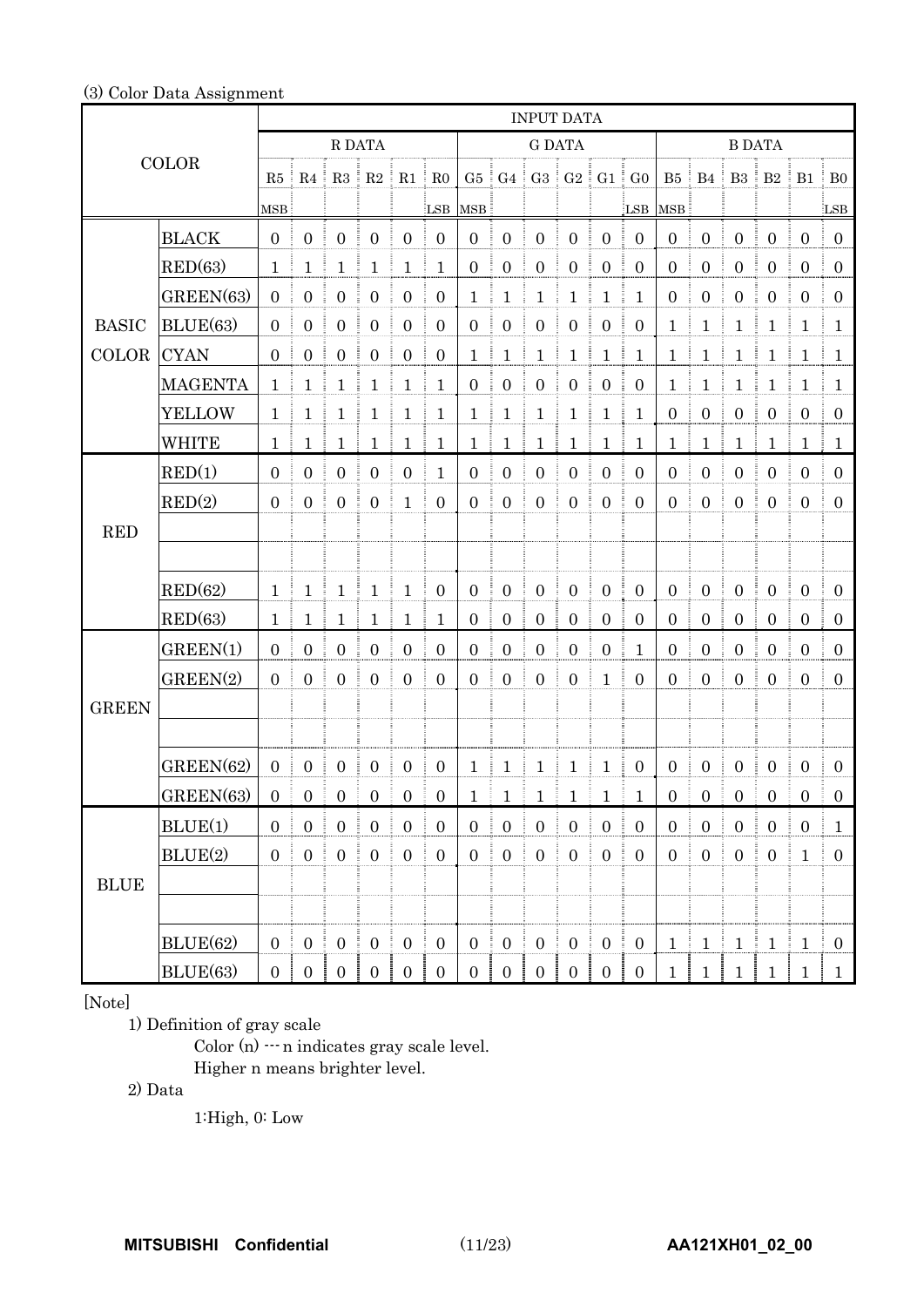#### (4) Display Position and Scan Direction

D(X,Y) shows the data number of input signal for LCD panel signal processing PCB.



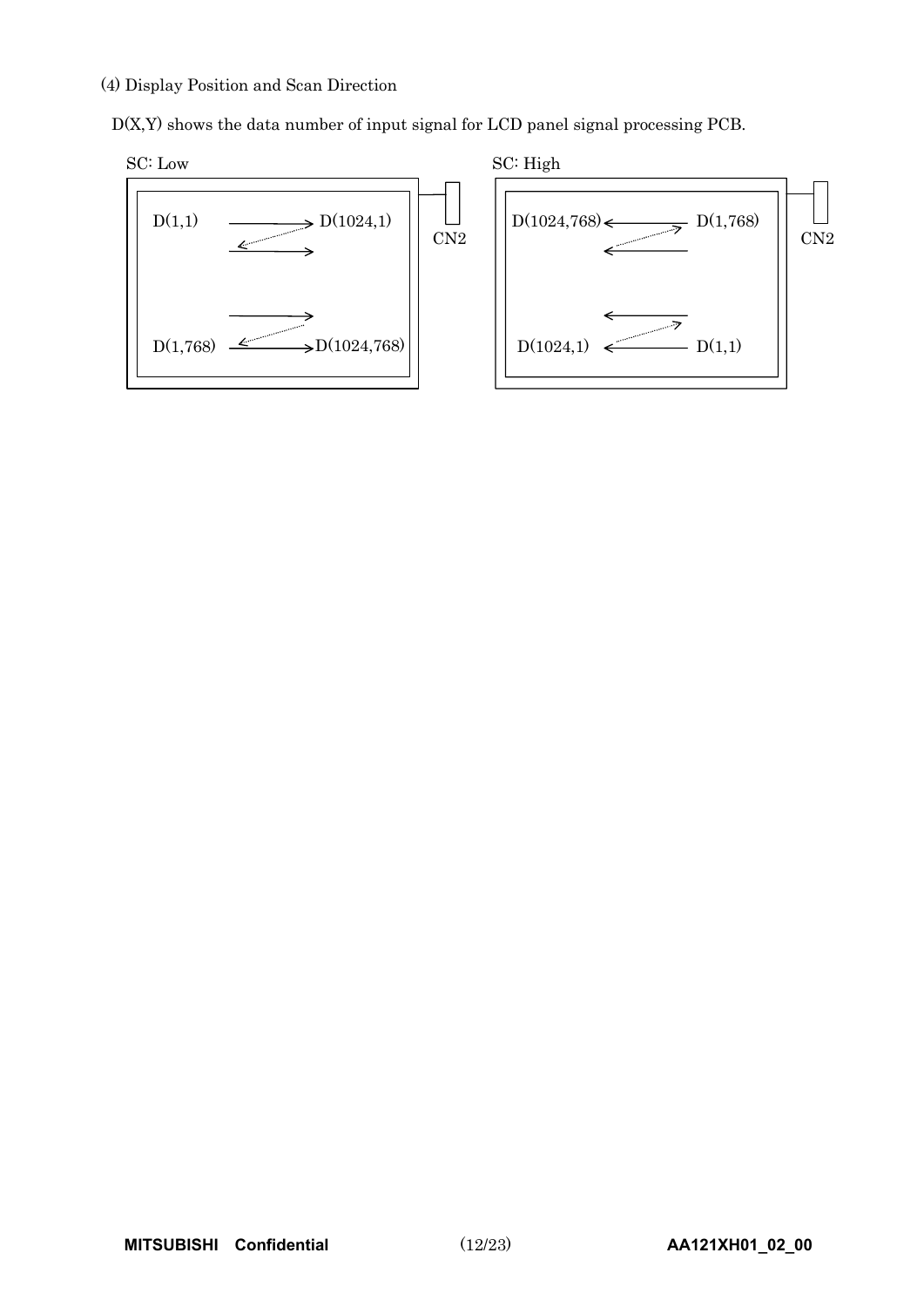## **7. BLOCK DIAGRAM**



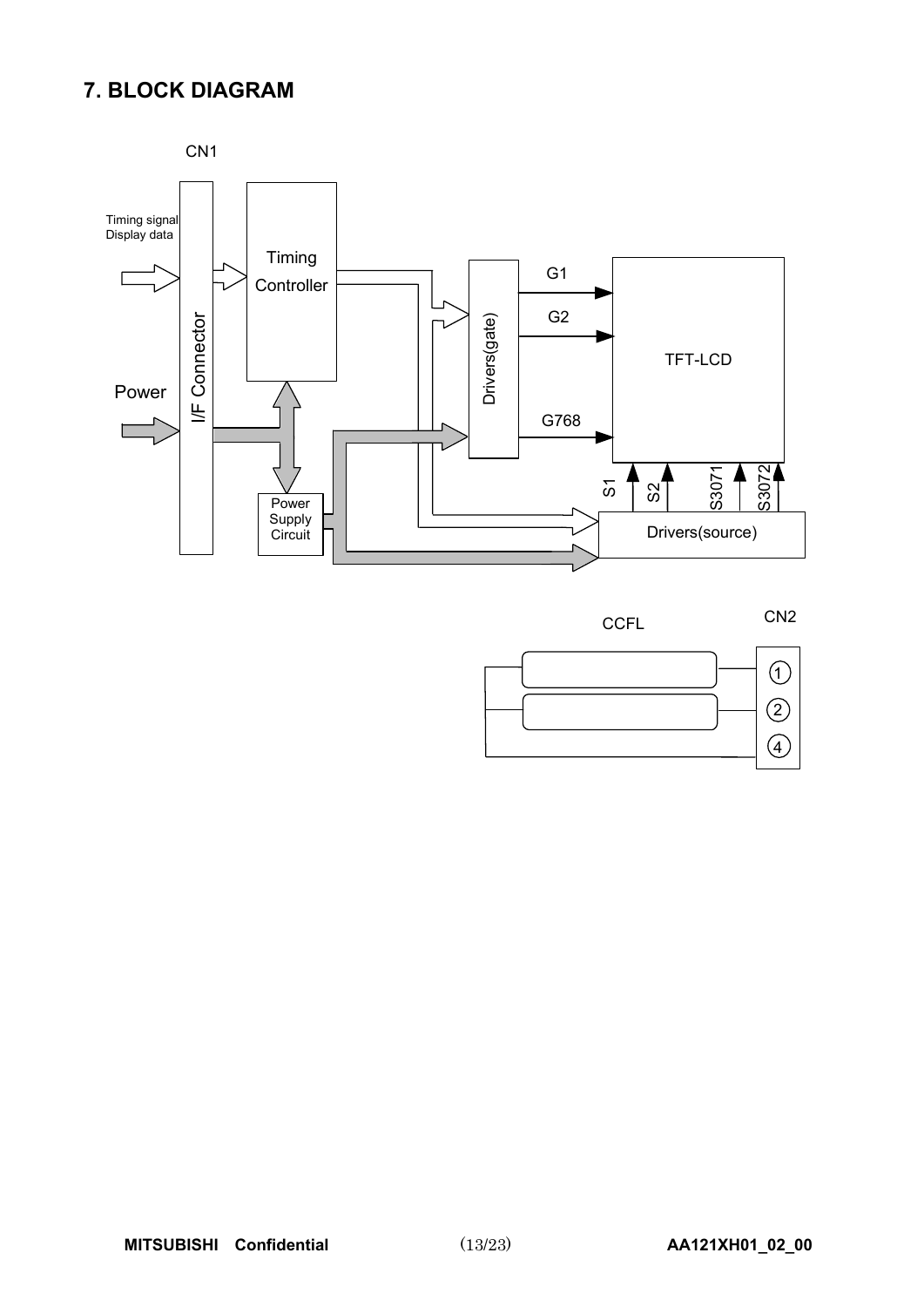## **8. MECHANICAL SPECIFICATIONS**<br>(1) Front Side



(Unit:mm)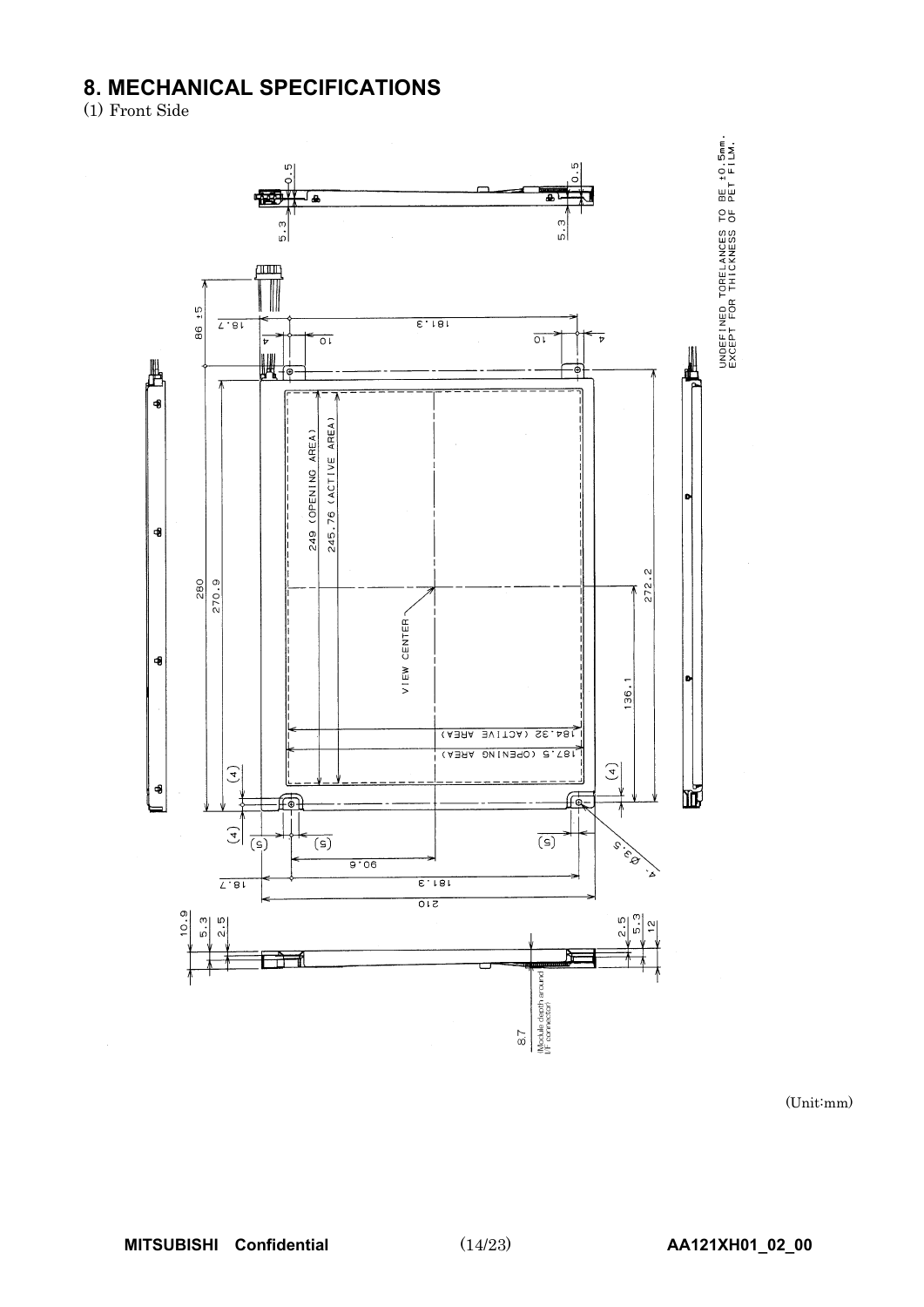

 $\sim$   $\sim$  $\mathcal{L}$ 

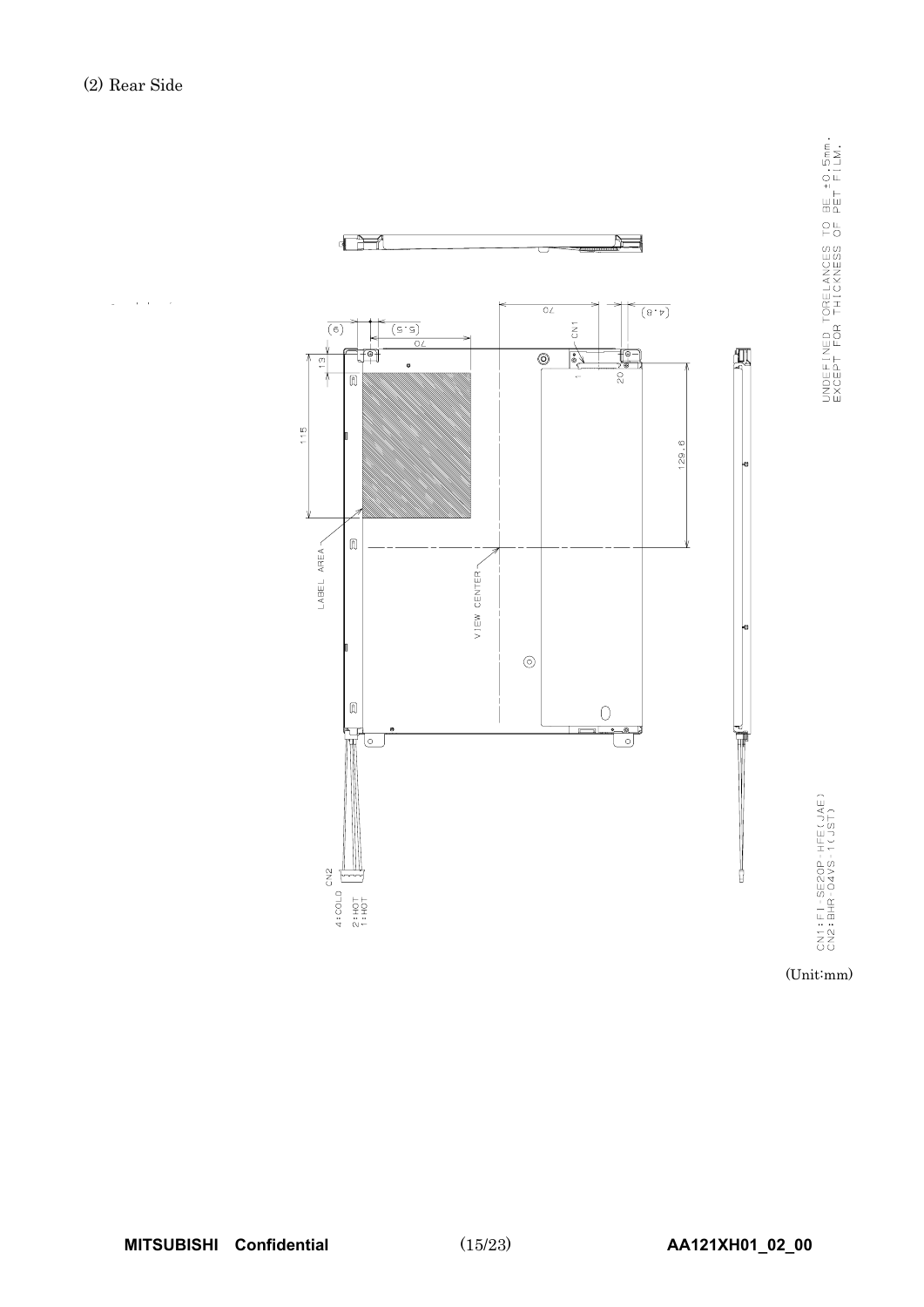|                        |            |                       | Ta=25°C, VCC=3.3V, Input Signals: Typ. Values shown in Section 6 |            |                          |                            |                            |           |
|------------------------|------------|-----------------------|------------------------------------------------------------------|------------|--------------------------|----------------------------|----------------------------|-----------|
| <b>ITEM</b>            |            | <b>SYMBOL</b>         | <b>CONDITION</b>                                                 | <b>MIN</b> | <b>TYP</b>               | <b>MAX</b>                 | <b>UNIT</b>                | Remarks   |
| Contrast Ratio         |            | CR                    | $\theta$ v=0°, $\theta$ H=0°                                     | 350        | 550                      | $-$                        | $-1$                       | *1)*2)*5) |
| Luminance              |            | Lw                    | $\theta$ v=0°, $\theta$ H=0°                                     | 250        | 320                      | ۰.                         | $\mathrm{cd}/\mathrm{m}^2$ | $*3)*5)$  |
| Luminance Uniformity   |            | $\Delta Lw$           | $\theta$ v=0°, $\theta$ H=0°                                     | $-$        | $\overline{\phantom{a}}$ | 30                         | $\%$                       | *1)*3)*5) |
| Response Time          |            | tr                    | $\theta$ v=0°, $\theta$ H=0°                                     | $ -$       | 6                        | $\overline{\phantom{a}}$ . | ms                         | *1)*4)*5) |
|                        |            | tf                    | $\theta$ v=0°, $\theta$ H=0°                                     |            | 19                       | $\overline{\phantom{a}}$ . | ms                         | *1)*4)*5) |
|                        | Horizontal | $\theta_H$            |                                                                  | $-50 - 50$ | $-65 - 65$               | ۰-                         | $\circ$                    | $*1)*5)$  |
| Viewing                | Vertical   | $\theta$ <sub>V</sub> | $\mathrm{CR} \geq 10$                                            | $-40 - 30$ | $-75 - 45$               | --                         | $\circ$                    | $*1)*5)$  |
| Angle                  | Horizontal | $\theta_H$            |                                                                  | $-65 - 65$ | $-80 - 80$               | --                         | $\circ$                    | $*1)*5)$  |
| Vertical<br>$\theta$ v |            | $CR \geq 5$           | $-65 - 40$                                                       | $-80 - 55$ | ۰-                       | $\circ$                    | $*1)*5)$                   |           |
| Image sticking         |            | tis                   | 2h                                                               |            |                          | $\sqrt{2}$                 | $\mathbf{s}$               | $*6)$     |
|                        | Red        | Rx                    |                                                                  | 0.553      | 0.583                    | 0.613                      |                            |           |
|                        |            | $\rm Ry$              |                                                                  | 0.303      | 0.333                    | 0.363                      |                            |           |
| Color                  | Green      | Gx                    |                                                                  | 0.300      | 0.330                    | 0.360                      |                            |           |
| Coordinates            |            | Gy                    | $\theta$ v=0°, $\theta$ H=0°                                     | 0.509      | 0.539                    | 0.569                      | $-$                        | $*1)*5)$  |
|                        | Blue       | Bx                    |                                                                  | 0.135      | 0.165                    | 0.195                      |                            |           |
|                        |            | <b>By</b>             |                                                                  | 0.143      | 0.173                    | 0.203                      |                            |           |
|                        | White      | Wx                    |                                                                  | 0.283      | 0.313                    | 0.343                      |                            |           |
|                        |            | Wy                    |                                                                  | 0.299      | 0.329                    | 0.359                      |                            |           |

## **9. OPTICAL CHARACTERISTICS**

[Note]

These items are measured using CS1000(MINOLTA) for color coordinates, EZContrast(ELDIM) for viewing angle and CS1000 or BM-5A(TOPCON) for others under the dark room condition (no ambient light) after more than 30 minutes from turning on the lamp unless noted.

Condition:  $IL = 12.0$  mArms,  $FL = 55$  kHz

Measurement method for luminance and color coordinates is as follows.



The luminance is measured according to FLAT PANEL DISPLAY MEASUREMENTS STANDARD (VESA Standard).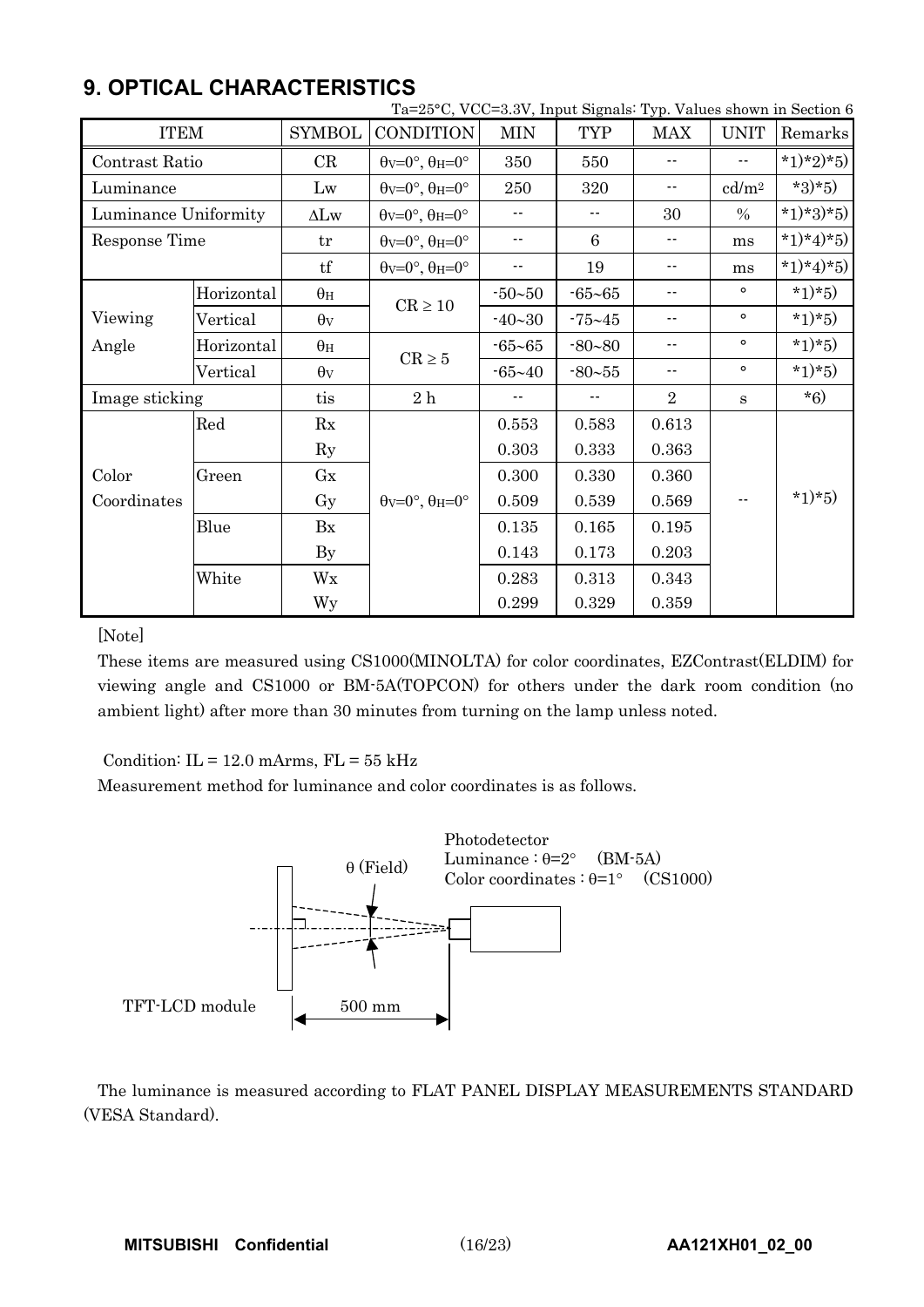\*1) Measurement Point

Contrast Ratio, Luminance, Response Time, Viewing Angle, Color Coordinates: Display Center Luminance Uniformity: point  $1-5$  shown in a figure below



\*2) Definition of Contrast Ratio

CR= Luminance with all white pixels / Luminance with all black pixels

- \*3) Definition of Luminance Uniformity  $\Delta$ Lw=[Lw(MAX)/Lw(MIN)-1]  $\times$  100
- \*4) Definition of Response Time



\*5) Definition of Viewing Angle( $\theta$ v,  $\theta$ H)

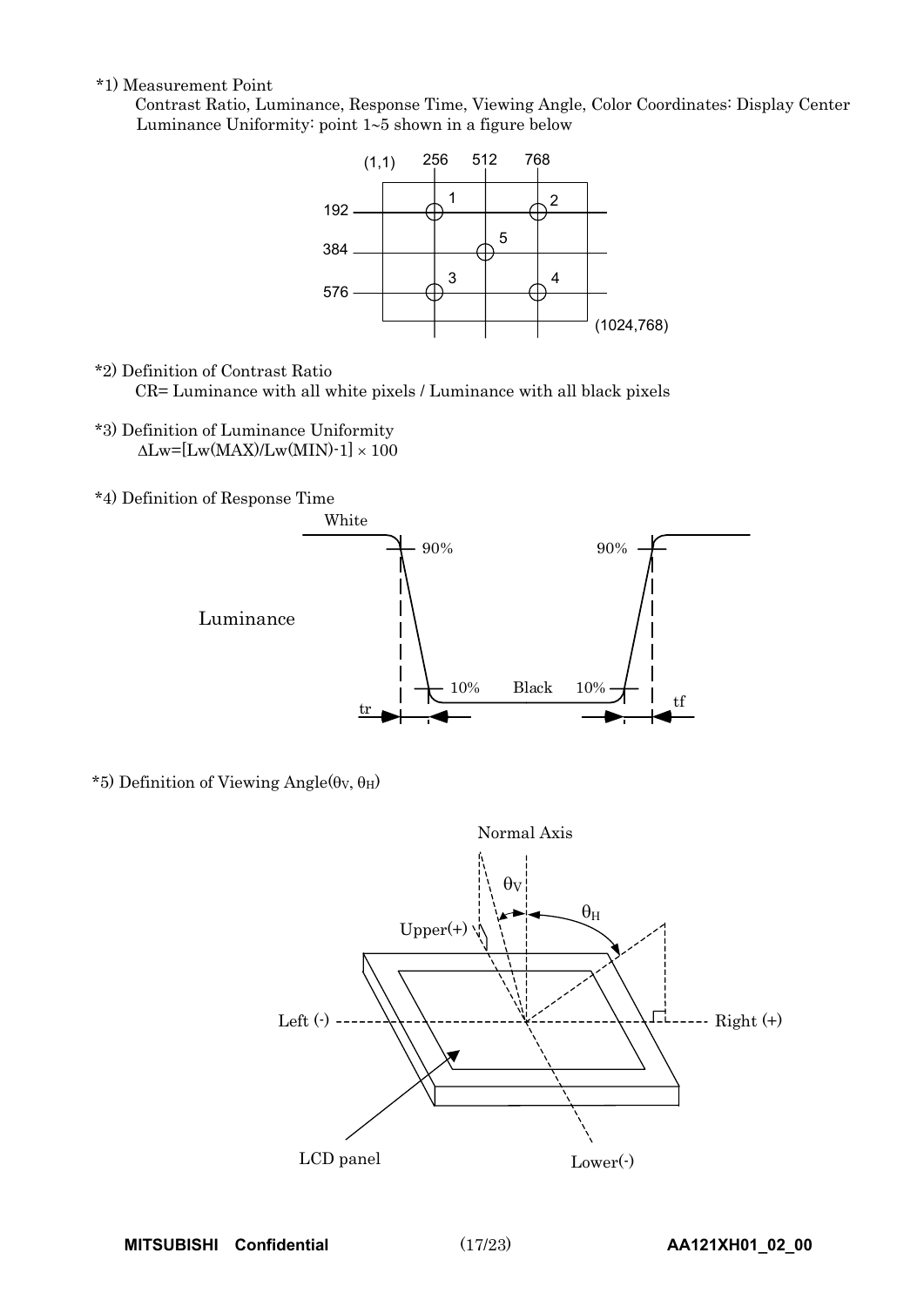### \*6) Image sticking:

Continuously display the test pattern shown in the figure below for two-hours. Then display a completely white screen. The previous image shall not persist more than two seconds at 25°C.



TEST PATTERN FOR IMAGE STICKING TEST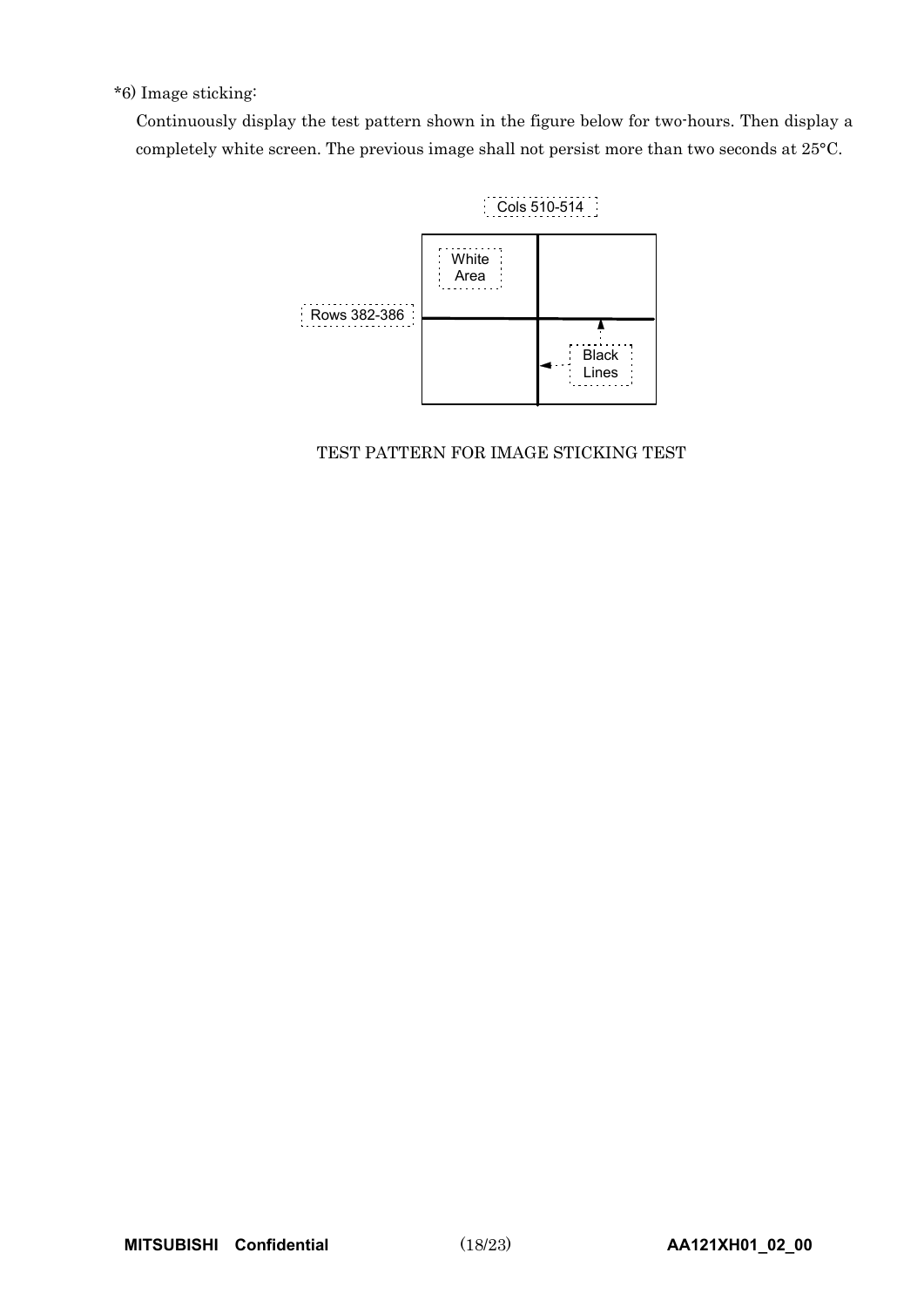## **10. RELIABILITY TEST CONDITION**-

(1) Temperature and Humidity

| <b>TEST ITEM</b>                                          | <b>CONDITIONS</b>                                 |
|-----------------------------------------------------------|---------------------------------------------------|
| <b>HIGH TEMPERATURE</b><br><b>HIGH HUMIDITY OPERATION</b> | 40°C, 90%RH, 240 h<br>(No condensation)           |
| <b>HIGH TEMPERATURE OPERATION</b>                         | $70^{\circ}$ C, 240 h                             |
| <b>LOW TEMPERATURE OPERATION</b>                          | $-20$ °C, 240 h                                   |
| HIGH TEMPERATURE STORAGE                                  | 80°C, 240 h                                       |
| LOW TEMPERATURE STORAGE                                   | $-20$ °C, 240 h                                   |
| THERMAL SHOCK                                             | BETWEEN $-20$ °C (1h) and 80°C(1h),<br>100 CYCLES |

### (2) Shock & Vibration

| <b>ITEM</b>     | <b>CONDITIONS</b>                                                     |
|-----------------|-----------------------------------------------------------------------|
|                 | Shock level: $1470 \text{m/s}^2 (150 \text{G})$                       |
| <b>SHOCK</b>    | Waveform: half sinusoidal wave, 2ms                                   |
| (NON-OPERATION) | Number of shocks: one shock input in each direction of three mutually |
|                 | perpendicular axes for a total of six shock inputs                    |
|                 | Vibration level: $9.8m/s^2$ (1.0G)                                    |
|                 | Waveform: sinusoidal                                                  |
| VIBRATION       | Frequency range: 5 to 500Hz                                           |
| (NON-OPERATION) | Frequency sweep rate: 0.5 octave /min                                 |
|                 | Duration: one sweep from 5 to 500 Hz in each of three mutually        |
|                 | perpendicular axis(each x,y,z axis: 1 hour, total 3 hours)            |

(3) Judgment standard

The judgment of the above tests should be made as follow:

Pass: Normal display image, no damage of the display function. (ex. no line defect) Partial transformation of the module parts should be ignored.

Fail: No display image, damage of the display function. (ex. line defect)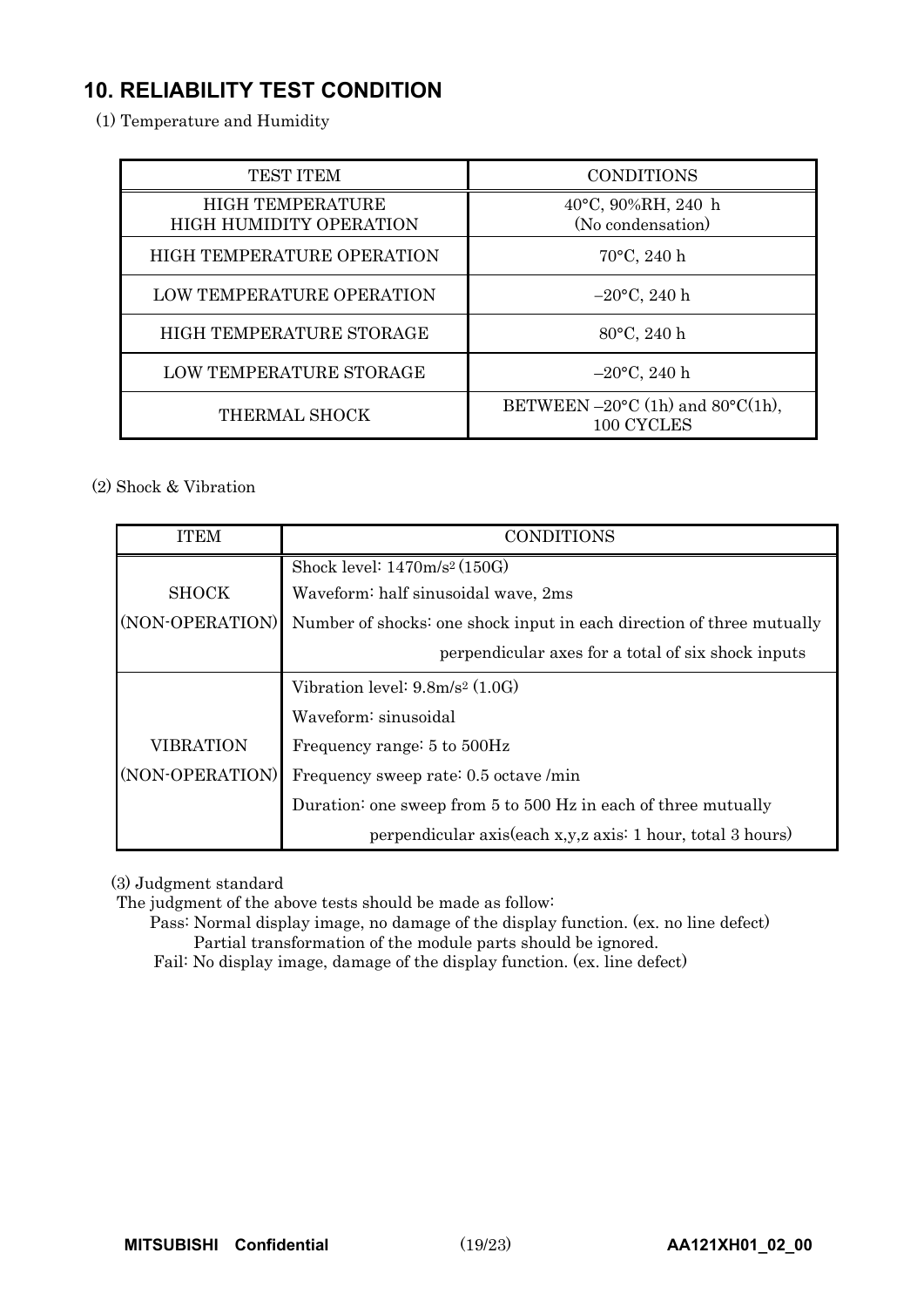## **11. OTHER FEATURE**

This LCD module complies with RoHS  $^\ast$  directive.

\*) RoHS: Restriction of the use of certain hazardous substances in electrical and electronic equipment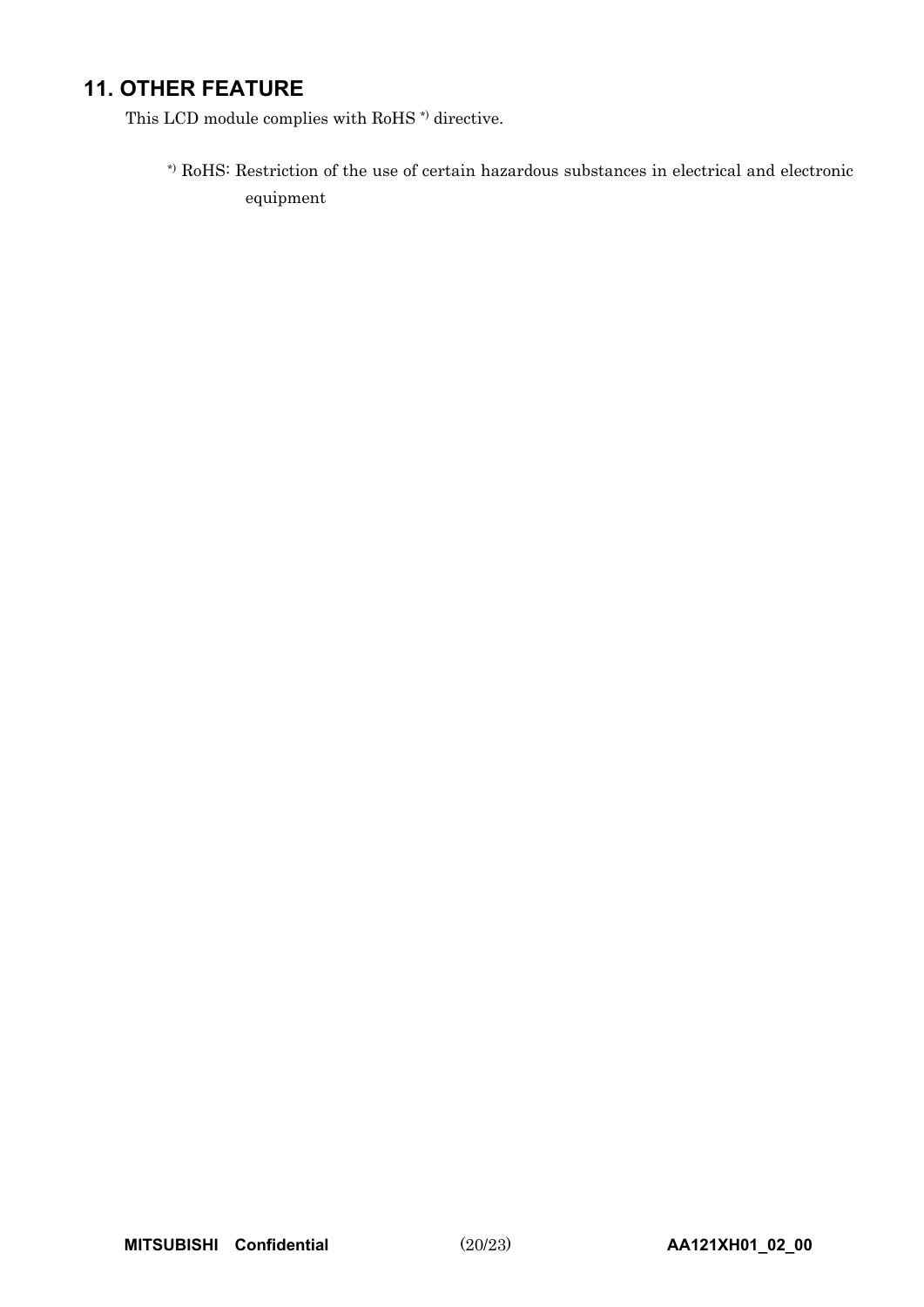## **13. HANDLING PRECAUTIONS FOR TFT-LCD MODULE**-

Please pay attention to the followings in handling TFT-LCD products;

#### **(1) ASSEMBLY PRECAUTION**

- a. Please use the mounting hole on the module in installing and do not bending or wrenching LCD in assembling. And please do not drop, bend or twist LCD module in handling.
- b. Please design display housing in accordance with the following guide lines.
	- (a) Housing case must be designed carefully so as not to put stresses on LCD all sides and not to wrench module. The stresses may cause non-uniformity even if there is no non-uniformity statically.
	- (b) Keep sufficient clearance between LCD module back surface and housing when the LCD module is mounted. Approximately 1.0mm of the clearance in the design is recommended taking into account the tolerance of LCD module thickness and mounting structure height on the housing.
	- (c) When some parts, such as, FPC cable and ferrite plate, are installed underneath the LCD module, still sufficient clearance is required, such as 0.5mm. This clearance is, especially, to be reconsidered when the additional parts are implemented for EMI countermeasure.
	- (d) Design the inverter location and connector position carefully so as not to give stress to lamp cable, or not to interface the LCD module by the lamp cable.
	- (e) Keep sufficient clearance between LCD module and the others parts, such as inverter and speaker so as not to interface the LCD module. Approximately 1.0mm of the clearance in the design is recommended.
	- (f) To avoid local elevation/decrease of temperature, considering location of heating element, heat release, thermal design should be done.
- c. Please do not push or scratch LCD panel surface with anything hard. And do not soil LCD panel surface by touching with bare hands. (Polarizer film, surface of LCD panel is easy to be flawed.)
- d. Please do not press any parts on the rear side such as source TCP, gate TCP, control circuit board and FPCs during handling LCD module. If pressing rear part is unavoidable, handle the LCD module with care not to damage them.
- e. Please wipe off LCD panel surface with absorbent cotton or soft cloth in case of it being soiled.
- f. Please wipe off drops of adhesives like saliva and water on LCD panel surface immediately. They might damage to cause panel surface variation and color change.
- g. Please do not take a LCD module to pieces and reconstruct it. Resolving and reconstructing modules may cause them not to work well.
- h. Please do not touch metal frames with bare hands and soiled gloves. A color change of the metal frames can happen during a long preservation of soiled LCD modules.

**MITSUBISHI Confidential** (21/23) **AA121XH01\_02\_00**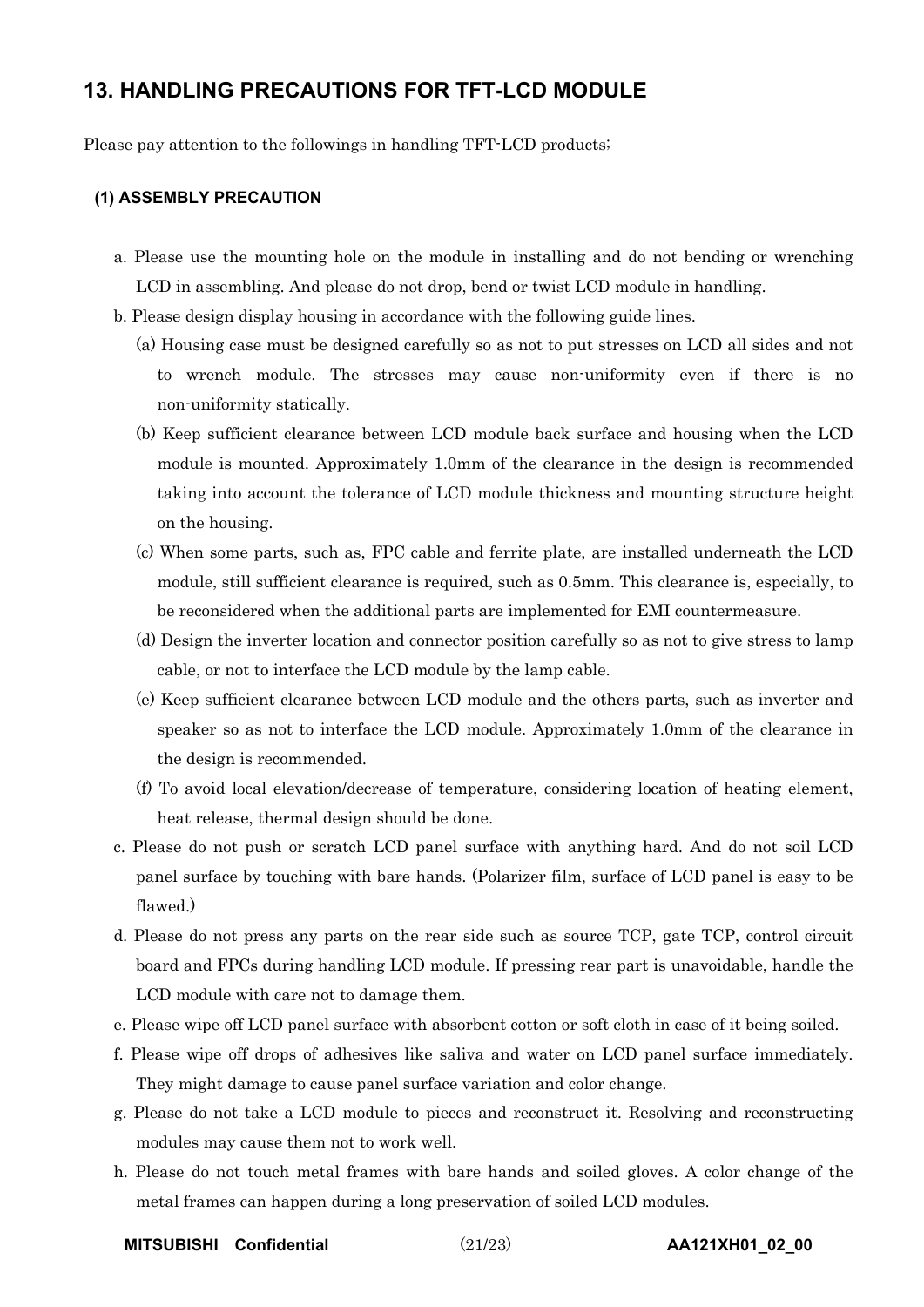- i. Please handle metal frame carefully because edge of metal frame is very sharp.
- j. Please pay attention to handling lead wire of backlight so that it is not tugged in connecting with inverter.
- k. Please connect the metal frame of LCD module to GND in order to minimize the effect of external noise and EMI.
- l. Be sure to connect the cables and the connecters correctly.

#### **(2) OPERATING PRECAUTIONS**

- a. Please be sure to turn off the power supply before connecting and disconnecting signal input cable.
- b. Please do not change variable resistance settings in LCD module. They are adjusted to the most suitable value. If they are changed, it might happen LCD does not satisfy the characteristics specification.
- c. LCD backlight takes longer time to become stable of radiation characteristics in low temperature than in room temperature.
- d. The interface signal speed is very high. Please pay attention to transmission line design and other high speed signal precautions to satisfy signal specification.
- e. A condensation might happen on the surface and inside of LCD module in case of sudden change of ambient temperature.
- f. Please pay attention not to display the same pattern for very long time. Image might stick on LCD. Even if image sticking happens, it may disappear as the operation time proceeds.
- g. Please obey the same safe instructions as ones being prepared for ordinary electronic products.

#### **(3) PRECAUTIONS WITH ELECTROSTATICS**

- a. This LCD module use CMOS-IC on circuit board and TFT-LCD panel, and so it is easy to be affected by electrostatics. Please be careful with electrostatics by the way of your body connecting to the ground and so on.
- b. Please remove protection film very slowly from the surface of LCD module to prevent from electrostatics occurrence.

#### **(4) STORAGE PRECAUTIONS**

- a. Please do not leave the LCDs in the environment of high humidity and high temperature such as 60°C90%RH.
- b. Please do not leave the LCDs in the environment of low temperature; below –20°C.